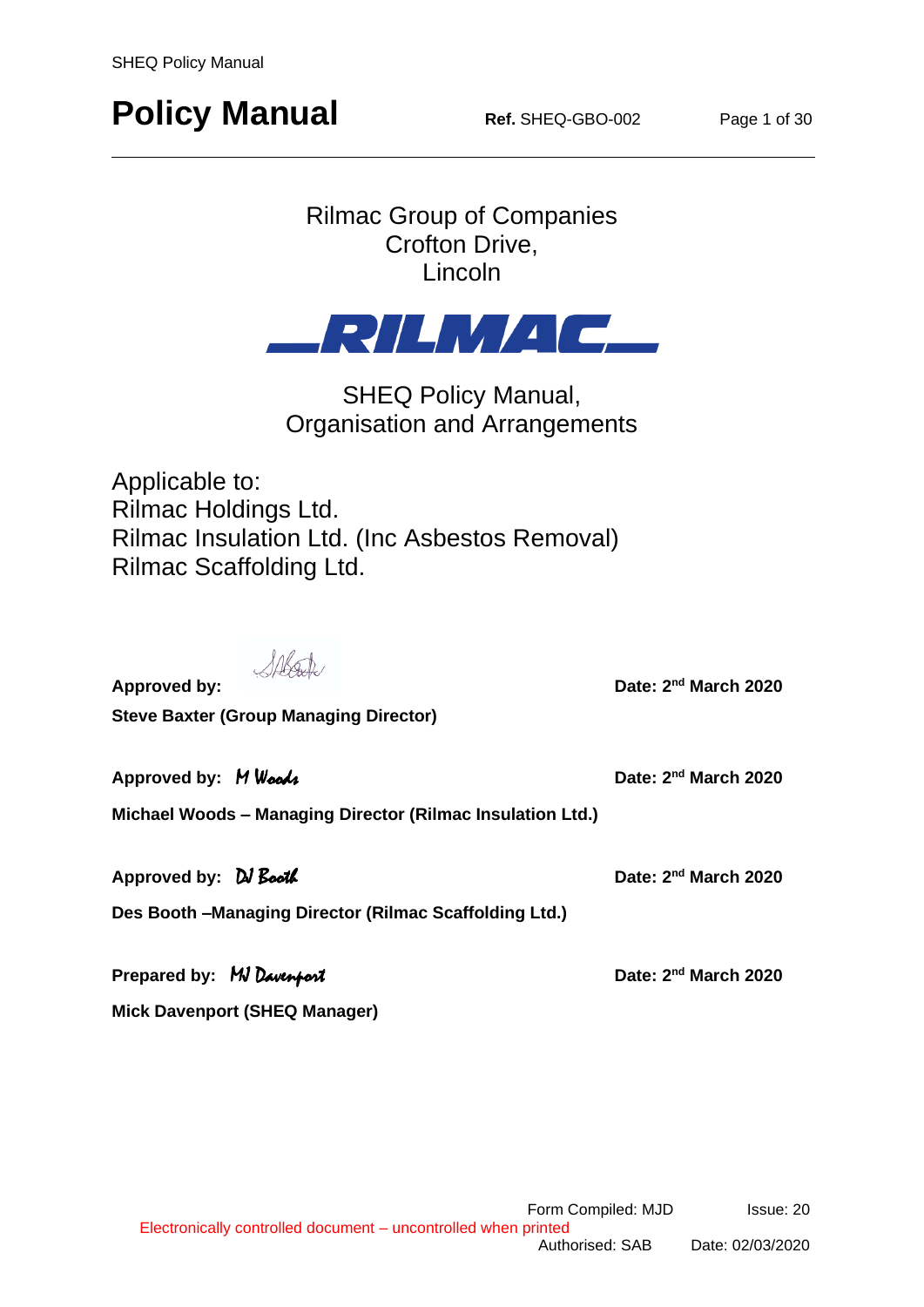# **Policy Manual Ref.** SHEQ-GBO-002 Page 2 of 30

#### Status Index

| Issue           | Reason for Review                                              | Date     |
|-----------------|----------------------------------------------------------------|----------|
| 15              | Annual Review - Various changes made to legislative reference  | 02/03/15 |
|                 | documents.                                                     |          |
| 16              | <b>Annual Review</b>                                           | 02/03/16 |
| $\overline{17}$ | Annual Review to meet the requirements of the new ISO9001:2015 | 02/03/17 |
|                 | Standard.                                                      |          |
| 18              | Annual Review. Environmental statement added.                  | 02/03/18 |
| 19              | <b>Annual Review</b>                                           | 01/03/19 |
| $\overline{20}$ | <b>Annual Review</b>                                           | 02/03/20 |
|                 |                                                                |          |
|                 |                                                                |          |
|                 |                                                                |          |
|                 |                                                                |          |
|                 |                                                                |          |
|                 |                                                                |          |
|                 |                                                                |          |
|                 |                                                                |          |
|                 |                                                                |          |
|                 |                                                                |          |
|                 |                                                                |          |
|                 |                                                                |          |
|                 |                                                                |          |
|                 |                                                                |          |
|                 |                                                                |          |
|                 |                                                                |          |
|                 |                                                                |          |
|                 |                                                                |          |
|                 |                                                                |          |
|                 |                                                                |          |
|                 |                                                                |          |
|                 |                                                                |          |
|                 |                                                                |          |
|                 |                                                                |          |
|                 |                                                                |          |
|                 |                                                                |          |
|                 |                                                                |          |
|                 |                                                                |          |
|                 |                                                                |          |
|                 |                                                                |          |
|                 |                                                                |          |
|                 |                                                                |          |
|                 |                                                                |          |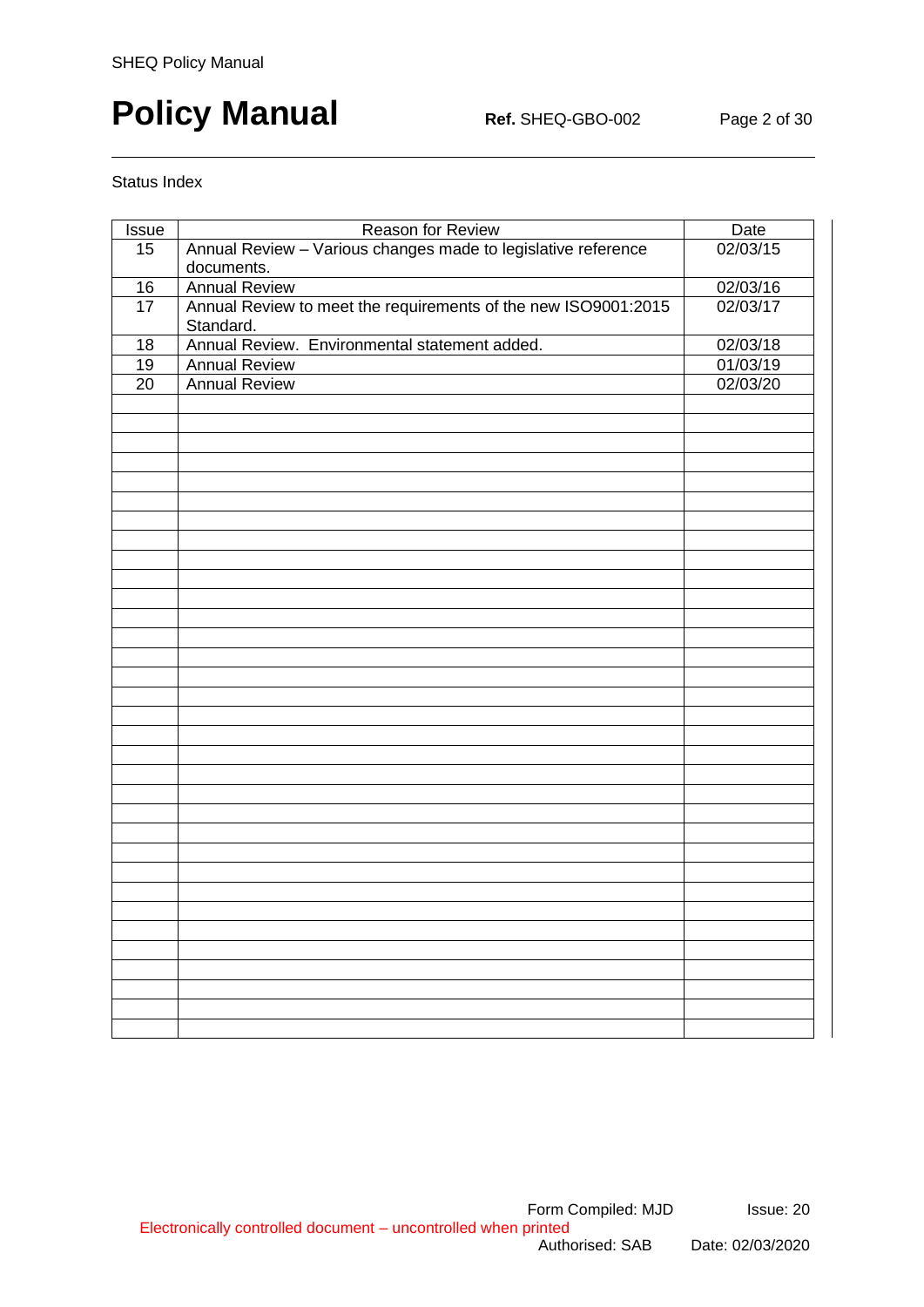### **Policy Manual**

Ref. SHEQ-GBO-002

### **Contents**

| 1.0         |  |
|-------------|--|
| 2.0         |  |
| 3.0         |  |
| 4.0         |  |
| 5.0         |  |
| 5.1         |  |
| 5.2         |  |
| 5.3         |  |
| 5.4         |  |
| 5.5         |  |
| 5.6         |  |
| 5.7         |  |
| 5.8         |  |
| 5.9<br>5.10 |  |
| 5.11        |  |
| 5.12        |  |
| 5.13        |  |
| 6.0         |  |
| 6.1         |  |
| 6.2         |  |
| 6.3         |  |
| 6.4         |  |
| 6.5         |  |
| 6.5.1       |  |
| 6.5.2       |  |
| 6.5.3       |  |
| 6.5.4       |  |
| 6.5.5       |  |
| 6.5.6       |  |
| 6.5.7       |  |
| 6.5.8       |  |
| 6.5.9       |  |
| 6.5.10      |  |
| 6.6         |  |
| 6.7<br>6.8  |  |
| 6.9         |  |
| 6.10        |  |
| 6.11        |  |
| 6.12        |  |
| 6.13        |  |
| 6.14        |  |
| 6.15        |  |
| 6.16        |  |
| 6.17        |  |
| 6.18        |  |
| 6.19        |  |
| 6.20        |  |
| 6.21        |  |
| 6.22        |  |
| 6.23        |  |
| 6.24        |  |
| 7.0         |  |
| 7.1         |  |
| 7.2         |  |
| 7.3         |  |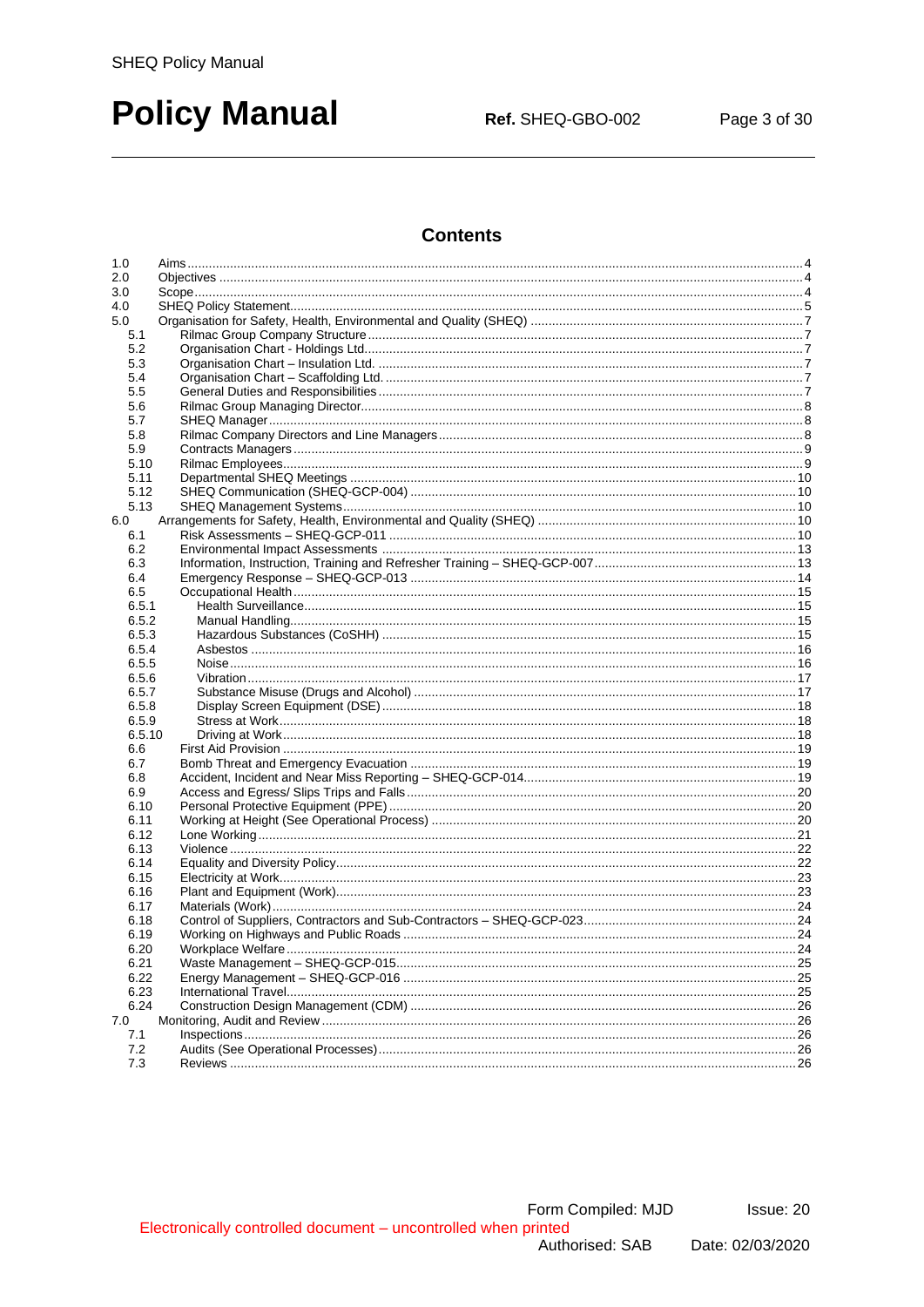### **Policy Manual Ref. SHEQ-GBO-002 Page 4 of 30**

ISO 14001 ref. N/A ISO 9001 ref. N/A OHSAS 18001 ref. 4.2

### <span id="page-3-0"></span>**1.0 Aims**

- To provide a formally agreed SHEQ Policy Manual and Policy Statement for the Rilmac Group of Companies Safety, Health, Environmental and Quality (SHEQ) activities, products and services.
- To state the organisational measures and arrangements through which the Group of Companies shall manage their SHEQ activities in accordance with OHSAS18001, ISO14001 and ISO9001.
- To identify and react to any potential risks to the company and its business activities.
- Identify and capture suitable business opportunities to maintain the Company's continual quality management improvement and long-term operations.
- To define, at Board level, the Context of the organisation addressing both internal and external issues that allow strategic planning to achieve the intended results of the Company's quality management system.
- SHEQ Continuous Improvement within Rilmac Group of Companies.

### <span id="page-3-1"></span>**2.0 Objectives**

- Primary Objective is to "Think Safety, Work Safely" which is the Rilmac motto.
- To implement, maintain and improve the Group of Company's SHEQ Management System.
- To assure conformance with Rilmac's written SHEQ Policy Statement.
- To demonstrate such conformance to all Interested Parties.
- To maintain certification/registration of its SHEQ Management System by an external certification body.
- To ensure full of conformance to BSEN OHSAS18001, ISO14001 and ISO9001.
- To continually deliver effective planning, implementation and review for all SHEQ activities.
- The ability to consistently provide products and services that meet customer and applicable statutory and regulatory requirements.
- Facilitating opportunities to enhance customer satisfaction.
- Addressing risks and opportunities associated with its context and objectives
- The ability to demonstrate conformity to specified quality management system requirements.

### <span id="page-3-2"></span>**3.0 Scope**

The SHEQ Policy Manual and Management System covers all of the activities, products and services listed below that could potentially impact the Safety and/or Health of Rilmac employees, visitors, general public or neighbours, both on and off Rilmac owned premises. The Environmental Impacts, both positive and negative of those activities, products and services and the Quality Management of the services provided or products manufactured. Rilmac Operates in Construction, Industrial and Domestic environments.

These activities are:

| Rilmac Holdings -     | Accounting and Management                                                   |
|-----------------------|-----------------------------------------------------------------------------|
| Rilmac Insulation $-$ | Thermal Insulation, Thermal Insulation Covers Manufacture and Installation, |
|                       | and Asbestos Removal.                                                       |
| Rilmac Scaffolding -  | Design, Erection, Inspection and Dismantling.                               |

The SHEQ Policy Manual is only applicable for the activities, products and services of the following Company's within the Rilmac Group of Companies: Rilmac Holdings Ltd.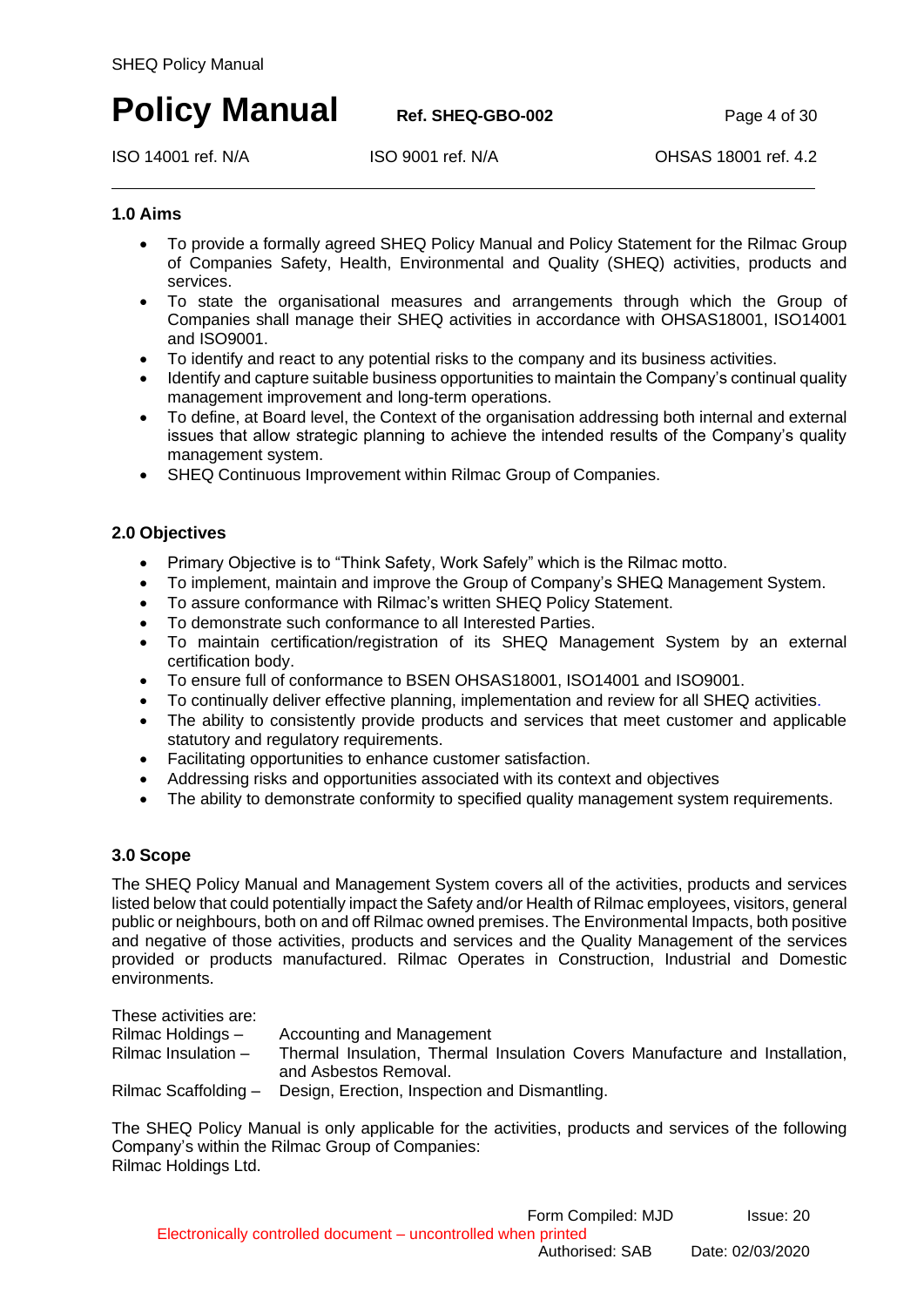**Policy Manual Ref. SHEQ-GBO-002 Page 5 of 30** 

ISO 14001 ref. N/A ISO 9001 ref. N/A OHSAS 18001 ref. 4.2

Rilmac Insulation Ltd. (Including Asbestos Removal) Rilmac Scaffolding Ltd.

Not all clauses of the standards apply to the SHEQ Management System within each of the individual companies. Rilmac Insulation excludes the following: 8.3 Design and 7.1.5.2 Measurement Traceability.

The Management System has been structured as follows: Rilmac Policy SHEQ-GBO-002, Rilmac Group Overview of SHEQ Management System SHEQ-GBO-001 and the Group Core Processes (GCP) and company specific Operational Processes.

### **4.0 Safety, Health, Environmental and Quality (SHEQ) Policy Statement**

The Rilmac Group of Companies are committed to promoting a positive SHEQ culture throughout the organisation, in recognition of current EU and UK legislation and the need to ensure the continual improvement of SHEQ and welfare of its employees and anyone else that may be affected by its activities, products or services. Rilmac Group of Companies also recognises the need to minimize nuisance to the community and protection of the environment.

The Rilmac Group of Companies' Directors overall commitment is to achieve high quality standards in SHEQ management and performance. This is to be achieved with the full co-operation of all Rilmac employees.

The SHEQ Policy will be accorded equal priority with all other policies and is the direct concern of the Companies Managing Directors, Directors and Senior Management who are accountable to the Group Managing Director for the implementation and for achieving specific SHEQ Objectives. So far as is reasonably practicable, adequate resources will be made available to ensure that these set SHEQ objectives are met.

The Rilmac Group of Companies will:

- Understand the Context of the organization and needs of interested parties in identifying and addressing any internal or external issues that could have an effect on the Group's business activities and Quality Management Systems.
- Identify, comply and, where possible, exceed all applicable legislation, codes of practice and industry standards. (Including but not restricted to – H&SAWA1974, MHSR1999, SG4, TG20, CAR 2012, Working at Height 2005)
- Identify physical and environmental hazards through risk assessment at the workplace and implement controls to minimize the risks to employees, visitors, contractors and others affected by Rilmac activities.
- Maintain high quality SHEQ policies, procedures and standard operating procedures suitable and sufficient to avoid injury or illness to employees and others, and where possible exceed our Clients expectations, whilst driving a culture of continuous improvement throughout the Group for safety, health and the environment.
- Provide suitable and sufficient welfare facilities, plant and equipment and maintain them in a safe condition, without risk to health.
- Through investigation, follow-up and analysis of accidents, incidents, near misses and ill health reports, strive to eliminate accidents/ incidents that have the potential to result in injury or ill health to employees and others, damage to plant, equipment, property and harm to the environment.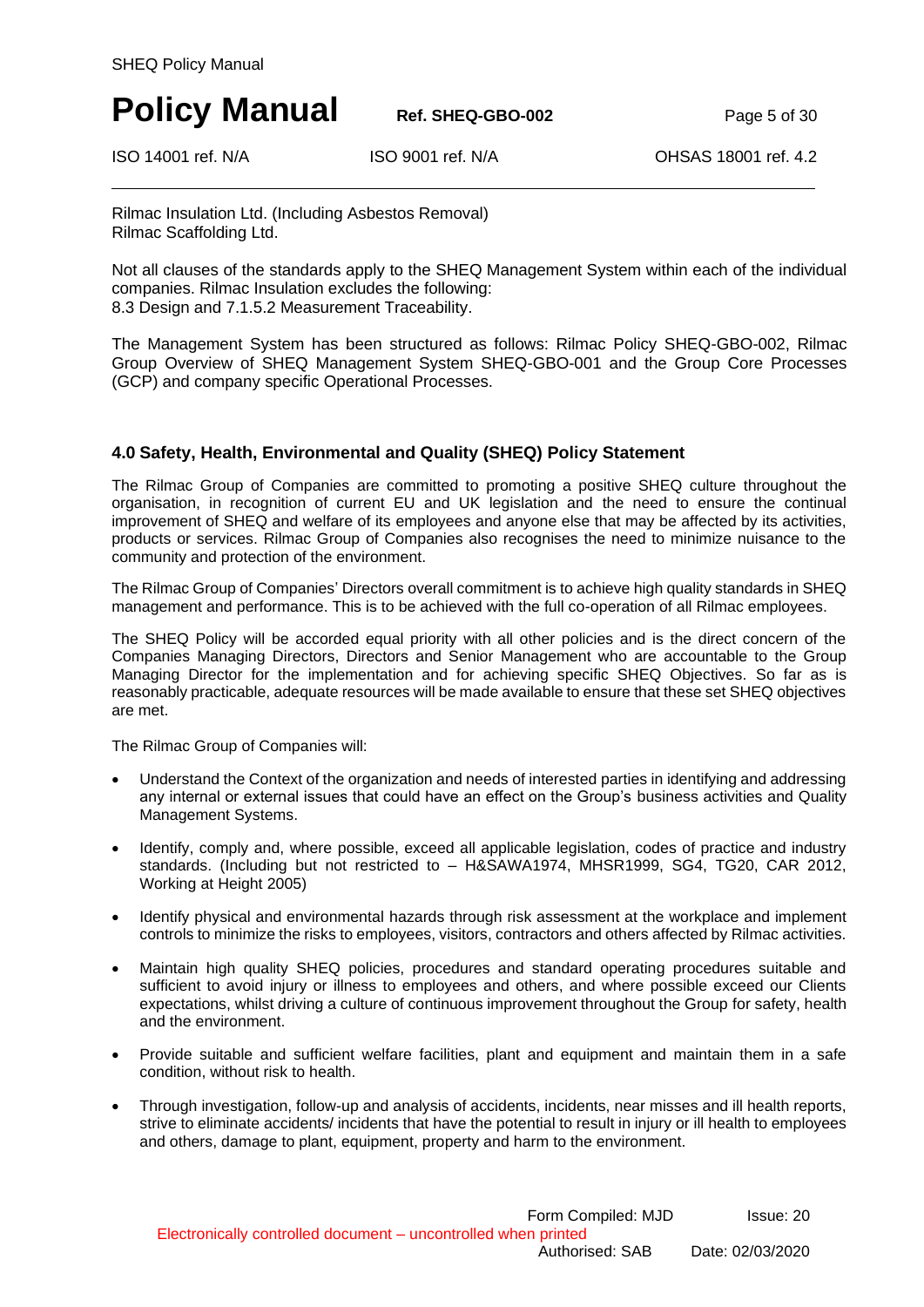**Policy Manual Ref. SHEQ-GBO-002** Page 6 of 30

ISO 14001 ref. N/A ISO 9001 ref. N/A OHSAS 18001 ref. 4.2

- Provide an effective system of open communication and consultation throughout Rilmac to minimize the risks to employees and encourage co-operation and participation for high standards of SHEQ performance.
- Provide adequate SHEQ information, instruction and training and re-training for all employees to ensure their understanding of their duty in contributing towards successful a SHEQ management system.
- Minimise waste throughout the Companies and aim for a waste free processes wherever possible through better utilisation of materials, energy and water. Increase use of renewable, reusable or recyclable materials and develop a strategy for minimising waste at source.
- Periodically, audit, monitor and review the SHEQ Management Systems, Policies and Procedures for their effectiveness and provide adequate resources to enable continual improvements to be achieved.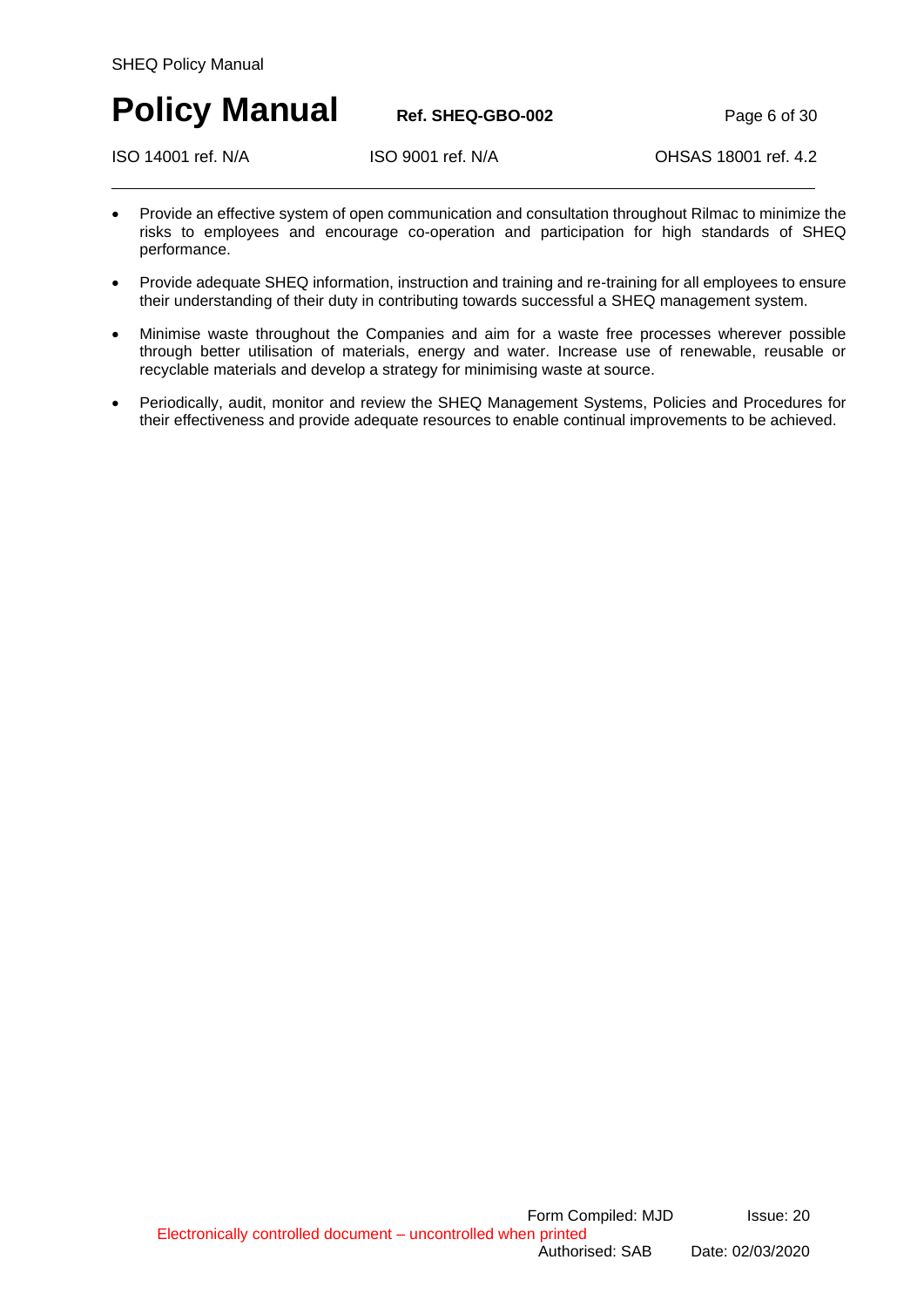# **Policy Manual Ref. SHEQ-P-001 Page 7 of 30**

### <span id="page-6-0"></span>**5.0 Organisation for Safety, Health, Environmental and Quality (SHEQ)**

### <span id="page-6-1"></span>**5.1 Rilmac Group Company Structure**



### <span id="page-6-2"></span>**5.2 Organisation Chart - Holdings Ltd.**

See Appendix 1

### <span id="page-6-3"></span>**5.3 Organisation Chart – Insulation Ltd.**

See Appendix 2 and 3

### <span id="page-6-4"></span>**5.4 Organisation Chart – Scaffolding Ltd.**

See Appendix 4

#### **5.5 General Duties and Responsibilities**

<span id="page-6-5"></span>The Health and Safety at Work Act 1974 place specific duties of care both on Employers and Employees. These duties are absolute, and it is a criminal offence not to comply with the requirements of the act.

It is important that all persons employed are aware of their legal requirements and responsibilities under the act, specifically Sections 2 and 3 for Employers and Sections 7 and 8 for Employees.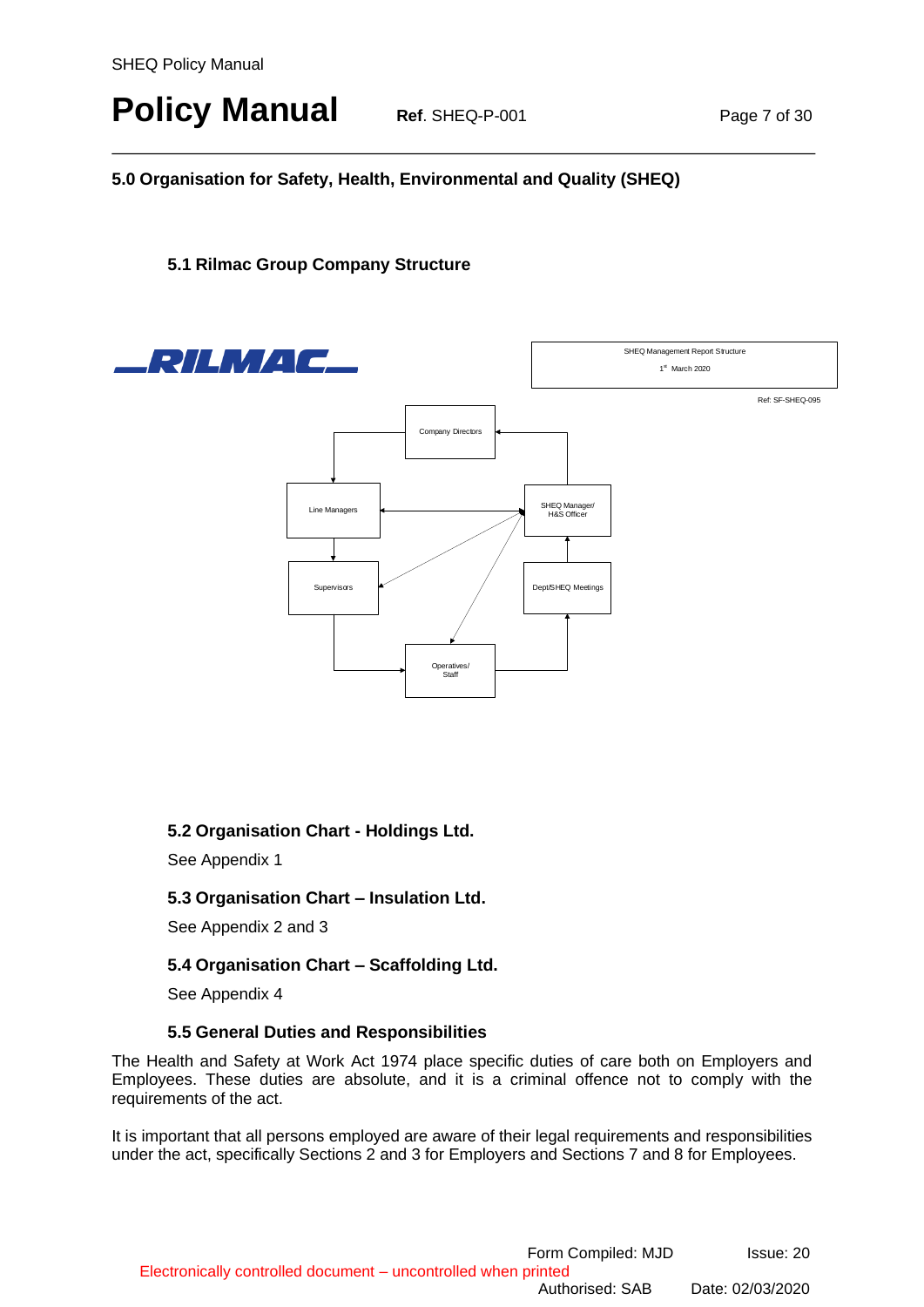# **Policy Manual Ref. SHEQ-P-001 Page 8 of 30**

### **5.6 Rilmac Group Managing Director**

<span id="page-7-0"></span>Rilmac Group Managing Director has overall responsibility for the management of SHEQ and Welfare of the Company and has delegated the day to day responsibility for the management of SHEQ to the SHEQ Manager.

The Group Managing Director shall ensure that:

The Managing Director, Directors and Line Managers have an understanding of the implications and requirements of current legislation.

- a) Prepare and maintain a SHEQ Policy Statement and SHEQ Policy Manual with monthly SHEQ meetings and an annual Management Review.
- b) Directors and Line Managers have the necessary time and resources to meet their legal obligations in accordance with the SHEQ Policy.
- c) All risks to the Companies, both business risk and H&S risk, and SHEQ systems are identified and appropriate systems are put into place to reduce any risk to an acceptable level.
- d) Identify and capture suitable business opportunities to maintain the Company's continual quality management improvement and long-term operations.
- e) Suitable and sufficient SHEQ Training is provided to all staff as necessary.
- f) Professional advice is available on SHEQ matters from either a suitably qualified member of Staff who has the role of SHEQ Advisor or Manager or an approved external source or both.

### **5.7 Rilmac Group SHEQ Manager**

<span id="page-7-1"></span>The Rilmac Group SHEQ Manager shall be suitably qualified and experienced to ensure and shall have responsibility for the following:

- a) Advising on compliance to current, new and pending SHEQ legislation
- b) Dealing with SHEQ issues on behalf of the company when requested by a Director or his representatives.
- c) Ensure the effective implementation and maintenance of the SHEQ ISO Management Systems.
- d) Provide reports on the performance of the SHEQ ISO Management System to senior management for review and identification of improvement requirements.
- e) Liaison with regulatory officers from the HSE, EA or local authorities on all SHEQ matters as necessary.
- f) Carry out SHEQ investigations of Accidents, Incidents, Dangerous Occurrences and Near Misses where required or deemed necessary by a Company Director.
- g) Maintain Accident, Incident and Near Miss Statistics for the Company.
- h) Assisting in the development and delivery of Specific SHEQ Training requirements where practicable.

### **5.8 Rilmac Company Directors and Line Managers**

<span id="page-7-2"></span>Rilmac Company Directors and Managers are responsible to the Group Managing Director in all aspects of SHEQ and are to ensure that all activities are carried out are, so far as is reasonably practicable, without risk to Employees and others Health, Safety or Welfare.

Responsibilities shall include:

- a) The implementation and monitoring of this SHEQ Policy Manual.
- b) Ensure that all Managers and staff under their control are aware of their responsibilities and have the necessary means to meet them.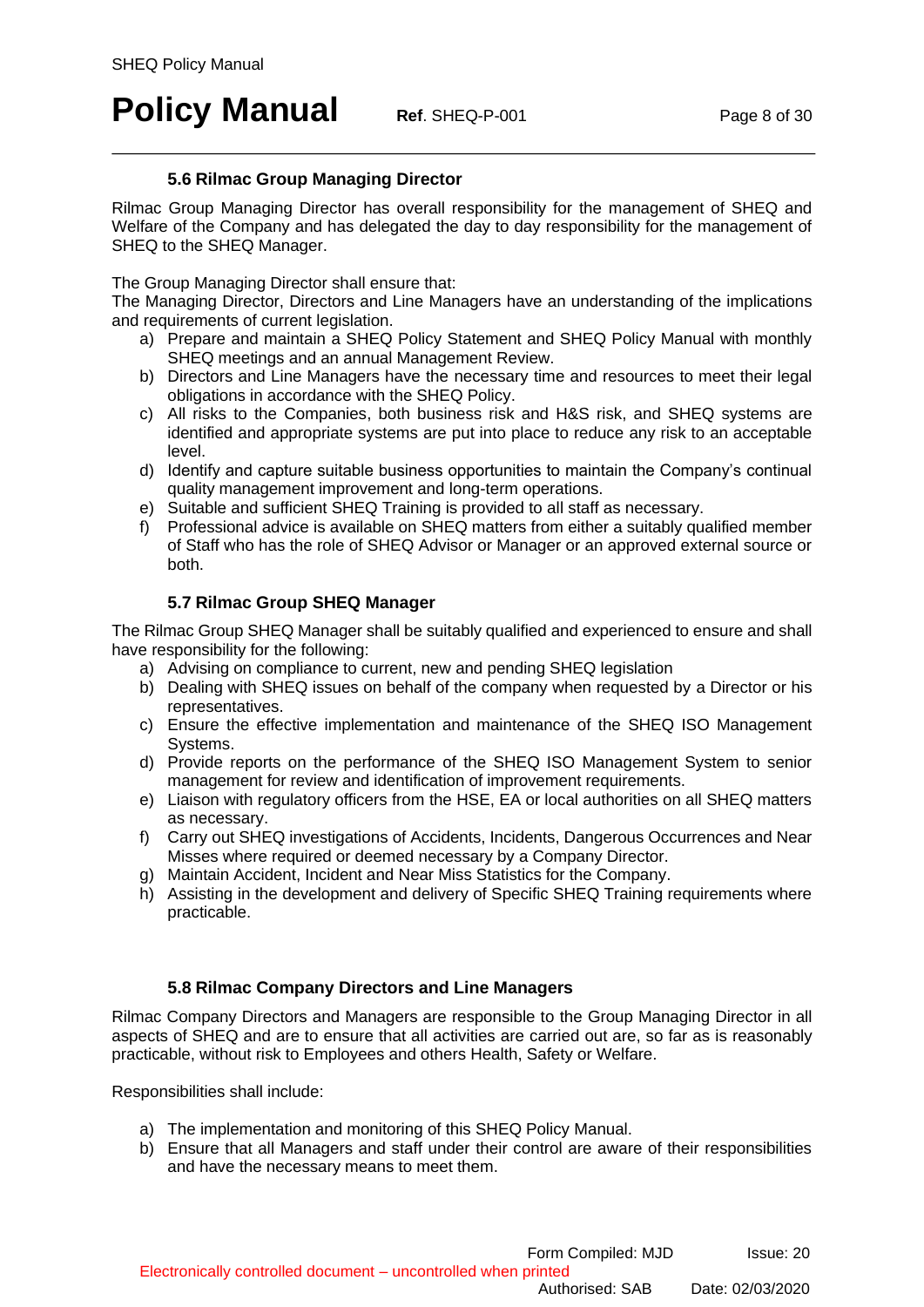# **Policy Manual Ref. SHEQ-P-001 Page 9 of 30**

- c) Ensuring no activities are carried out, which present an unacceptable level of risk to the SHEQ of any person who may be affected by the activity. Suitable and Sufficient Risk Assessments are in place and enforced.
- d) Ensuring all necessary equipment and resources under their control complies with current SHEQ Legislation, Approved Codes of Practice and Standards and is subject to regular safety inspections and tests as defined by either Rilmac or current legislation.
- e) Provide detailed instructions (Standard Operating Procedures or Method Statements) on specific safety systems and requirements to all individuals in the operations of potentially hazardous activities.
- f) Any defects to equipment are reported in the approved method.
- g) All Accidents, Incidents and Near Misses are reported in the approved method to the SHEQ Manager.
- h) Ensuring adequate emergency procedures are adhered to.
- i) Involvement in regular "workplace safety inspections" of all company facilities.
- j) Consult with the SHEQ Manager on all SHEQ and Welfare issues particularly when new hazards and risks are identified.

### **5.9 Contracts Managers**

<span id="page-8-0"></span>In addition to the Line Managers responsibilities outlined above the following are to be adhered to.

- a) Contract Managers shall ensure that suitable and sufficient risk assessments are carried out for all works to be undertaken and that suitable and sufficient safe methods of working are defined to reduce those identified risks down to an acceptable level.
- b) Provide detailed instructions (Standard Operating Procedures or Method Statements) on specific safety systems and requirements to all individuals in the operations of potentially hazardous activities.
- c) Relevant information, instruction and training shall be made available to all personnel who are to be engaged in work activities where there are risks to their SHEQ.
- d) Activities involving Contractors and any other persons working on a site shall be coordinated to ensure compliance to the Management of Health and Safety at Work Regulations 1999 and that effective communication between individuals is in place.
- e) Regular Site assessments (inspections) shall be carried out in line with predefined schedules.
- f) Where contractors are working on behalf of the Company being identified as working in an unsafe manner, or failing to comply with SHEQ legislation, the Contracts Manager shall identify the requirements to correct the issues raised. The Contractor shall comply with the necessary measures within an agreed timescale.
- g) Failure to comply will result in the re-evaluation of the agreement between the Company and the Contractor.

### **5.10 Rilmac Employees**

<span id="page-8-1"></span>Under the Health and Safety at Work Act 1974 all employees have a legal duty to take reasonable care of themselves and others who may be affected by their acts or omissions, whilst at work. All Members of Staff are responsible for:

- a) Observing all instructions and safety systems issued by a Director, their Line Manager and or the SHEQ Manager on SHEQ related requirements.
- b) Carrying out their activities in compliance to the Company SHEQ ISO Management System and SHEQ Policy Manual.
- c) Observing all safety rules related to the operation of machinery and equipment.
- d) Reporting all Accidents, Incidents and Near Misses to the SHEQ Manager in accordance with the relevant procedures.
- e) Report any hazardous or defective equipment, structure or procedure to their Line Manager.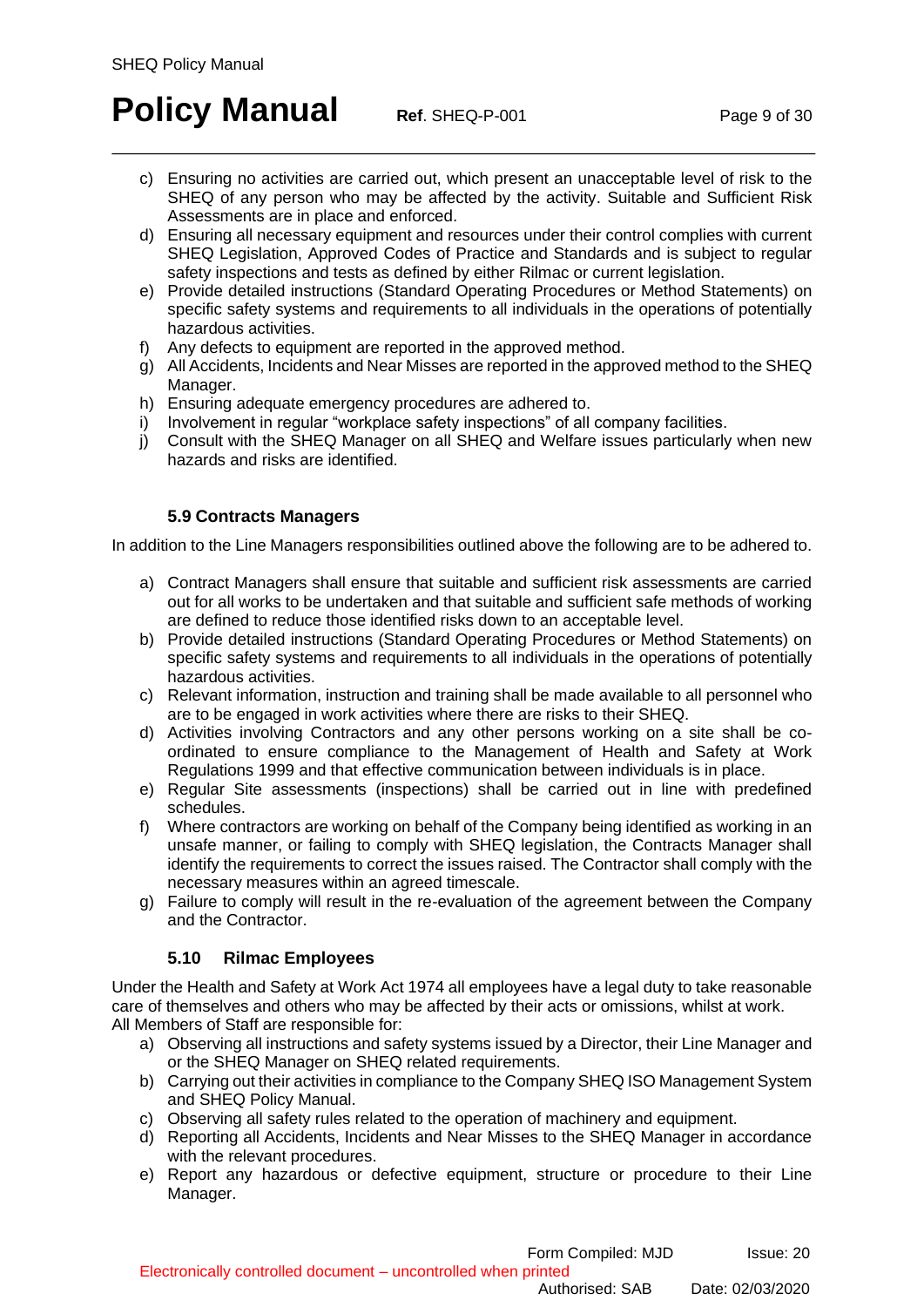# **Policy Manual Ref. SHEQ-P-001 Page 10 of 30**

- f) Not initiating or continuing any activity or process which places persons in danger or breaches legal duties or company policies.
- g) Assist in any investigations carried out in relation to SHEQ issues as required.
- h) All Rilmac Employees have the right to refuse to work if they reasonably believe a situation to be of serious and imminent danger and take or propose to take appropriate steps to protect themselves and others, without fear of retribution. This is to be judged by looking at all knowledge, facilities and advice available at the time.
- i) Maintain a consistent approach to a continuous improvement culture within the Rilmac Group.

### **5.11 Departmental SHEQ Meetings**

<span id="page-9-0"></span>Departmental SHEQ Meetings are intended to communicate on going SHEQ information to Rilmac Employees. SHEQ Meetings are to be held at frequencies agreed by each company. Meeting agendas and minutes are to be produced and distributed to relevant parties, stored electronically and posted on SHEQ Noticeboards. Consultation and communication is to be facilitated through the Departmental SHEQ Meetings.

### **5.12 SHEQ Communication (SHEQ-GCP-004)**

<span id="page-9-1"></span>SHEQ/Dept Inductions are to be given to all new employees of Rilmac in line with the Induction Processes within each company.

SHEQ Departmental Meetings are held within each company to raise awareness to each level and function of Rilmac. Meeting minutes are produced and posted on noticeboards and the relevant network Drives.

Memo's/E-mails are created informing employees of SHEQ information, bulletins etc.

Noticeboards are to be regularly updated with new SHEQ information these notice boards are to be monitored to ensure that they are up to date.

Supplying Mobile Phones to its employees, where a business need or risk assessment has identified a requirement, such as lone working or where emergency support may be required.

Comply with the provisions of the Management of Health and Safety at Work Regulations.

### **5.13 SHEQ Management Systems**

<span id="page-9-2"></span>Rilmac Insulation Ltd. and Rilmac Scaffolding Ltd. are accredited to ISO9001 (Quality) and have a SHEQ Management System in place.

Rilmac Scaffolding Ltd. are accredited to OHSAS18001 (Occupational Health and Safety). Rilmac Insulation Ltd are also accredited to OHSAS18001 (Occupational Health and Safety) accreditation. Rilmac Insulation Ltd are also accredited to ISO14001 (Environmental Management) accreditation.

### <span id="page-9-4"></span><span id="page-9-3"></span>**6.0 Arrangements for Safety, Health, Environmental and Quality (SHEQ)**

#### 6.1 Risk Assessments – SHEQ-GCP-011

It is a requirement under the Management of Health and Safety at Work Regulations 1999 for Employers to carry out Risk Assessments to Health and Safety of persons who may be affected by the hazards associated with their activities. Also, under the Control of Substances Hazardous to Health Regulations 2002 it is a requirement to conduct and record Risk Assessments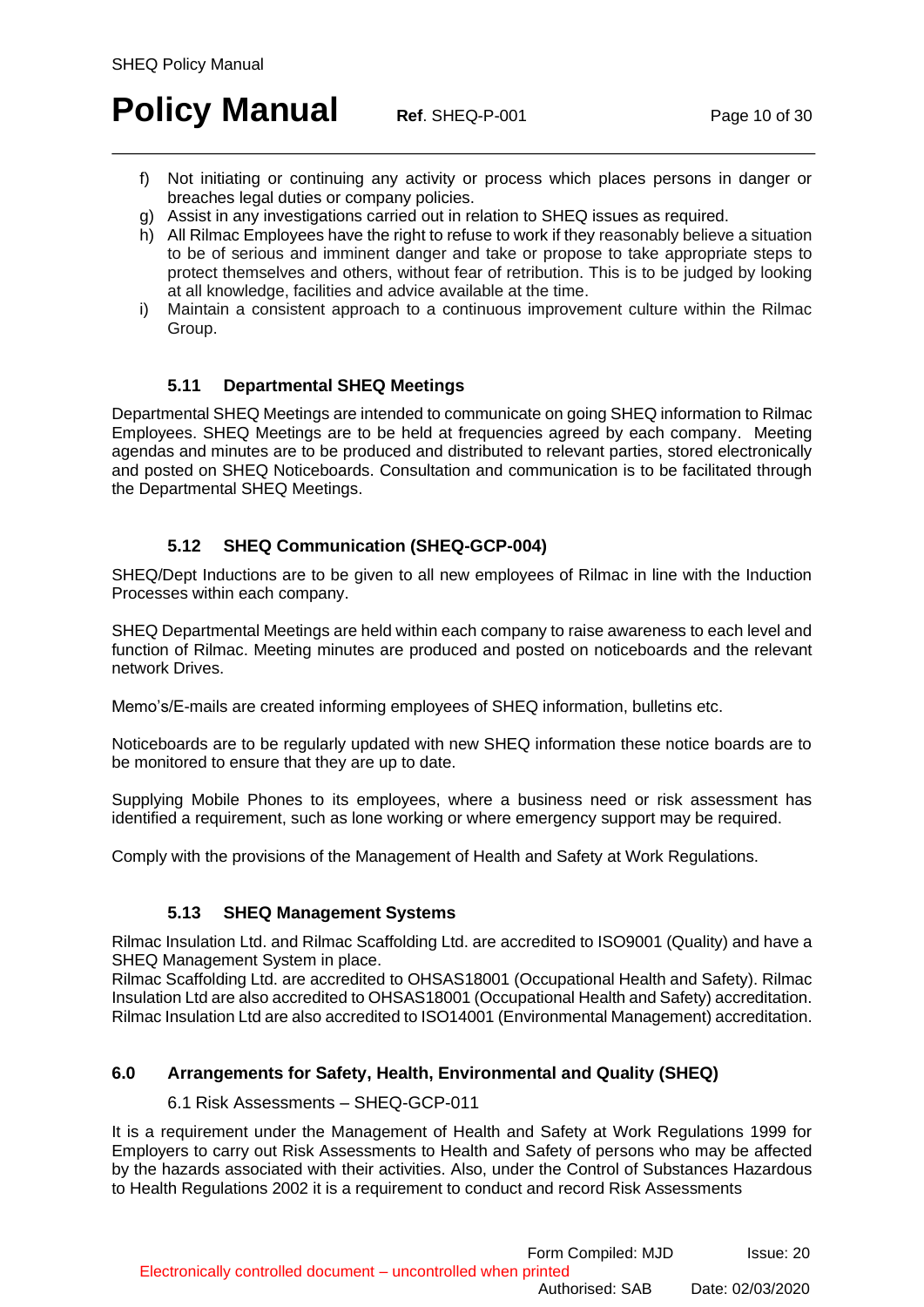# **Policy Manual Ref. SHEQ-P-001 Page 11 of 30**

Risk Assessments shall be carried out on all activities to identify those where existing safety measures are not suitable and there is a "significant" risk of injury to persons or damage to equipment. Risk assessments are to be carried out by suitably qualified and experienced persons.

When undertaking risk assessment to determine the necessary controls the following information needs to be taken into account:

- 1) Routine and non-routine.
- 2) Who will have access to the workplace (Contractors/Visitors)?
- 3) Human behaviour, capabilities and other human factors.
- 4) Identified other hazards originating outside the workplace capable of adversely affecting the health and safety of persons under the control of Rilmac within the workplace.
- 5) Potential hazards created in the vicinity of the workplace by work related activities under the control of Rilmac.
- 6) Infrastructure, equipment and materials at the workplace provided by Rilmac or others the client/customer.
- 7) Changes or proposed changes that could have a significant effect to the process
- 8) Modifications to the SHEQ Management System including temporary changes and their impacts on operations, processes and activities.
- 9) Legislative requirements relating the activities being carried out.
- 10) The design of work areas, processes, installations, machinery/equipment, operating procedures and work organisation, including their adaptation to human capabilities.

Where "significant" risks are identified the requirement is for the Employer to document the findings of the risk assessment and to develop safe systems and methods, to reduce the risk to an acceptable level, so far as is reasonably practicable.

The safe systems adopted are to be documented in Standard Operating Procedures (SOPs) or method statements. Where elimination is not possible then other means shall be adopted including engineering, management techniques and PPE/RPE in order to reduce the risk to As Low As is Reasonably Practicable. (ALARP).

Standard Operating Procedures, information, instruction and training are all means of adopting safe working practices and shall be put in to place when necessary.

#### **Risk Assessments Review Frequency**

| <b>Risk Assessment</b>                    | <b>Review Frequency in Years</b><br>(Maximum) |
|-------------------------------------------|-----------------------------------------------|
| <b>Task Specific</b>                      | 2 Years                                       |
| <b>Manual Handling</b>                    | 2 Years                                       |
| <b>Display Screen Equipment</b>           | 2 Years                                       |
| Control of Substances Hazardous to Health | 2 Years                                       |
| Fire                                      | 1 Years                                       |
| Asbestos                                  | 1 Years                                       |
| Legionella                                | 4 Years                                       |
| <b>Racking Inspections</b>                | 1 Years                                       |

#### **Risk Assessment 3 x 3 Matrix:**

The matrix works by selecting the appropriate consequences from across the top, and then cross referencing against the row containing the likelihood, to read off the estimated risk rating.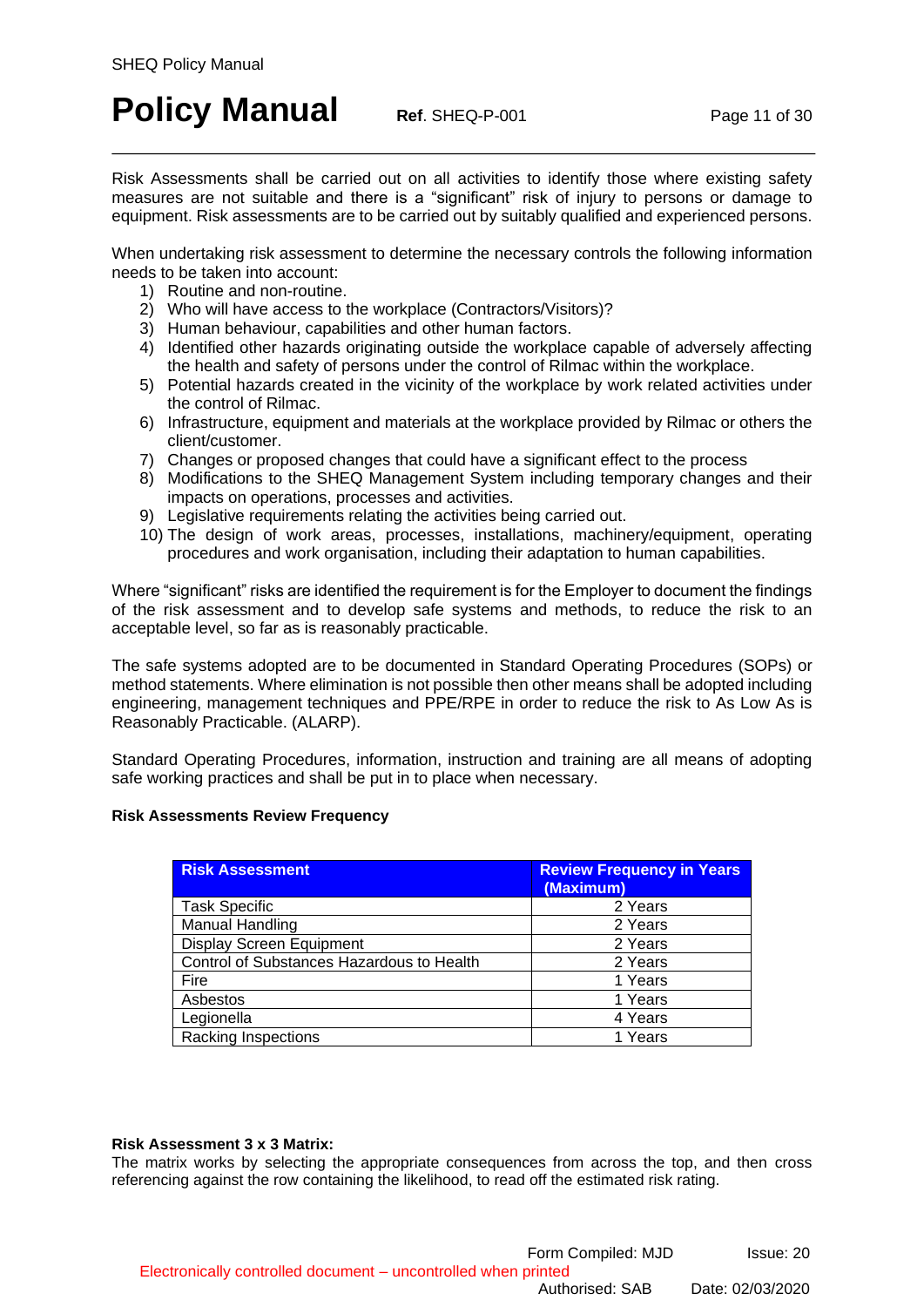# **Policy Manual Ref. SHEQ-P-001 Page 12 of 30**

| <b>Risk Rating</b>               | <b>Slightly Harmful</b>   | <b>Harmful</b>     | <b>Extremely Harmful</b> |
|----------------------------------|---------------------------|--------------------|--------------------------|
| <b>Likely</b>                    | <b>Medium Risk</b>        | <b>High Risk</b>   | <b>Extreme Risk</b>      |
| <b>Unlikely</b>                  | <b>Low Risk</b>           | <b>Medium Risk</b> | <b>High Risk</b>         |
| <b>Highly</b><br><b>Unlikely</b> | <b>Insignificant Risk</b> | <b>Low Risk</b>    | <b>Medium Risk</b>       |

The following is a guide to the matrix's risk rating clarification.

**Insignificant Risk**, No action is required.

**Low Risk**, Largely acceptable, subject to reviews periodically or after significant changes. Consideration maybe given, to a more cost-effective solution or improvement, that imposes little or no additional cost burden.

**Medium Risk**, Efforts should be made to mitigate the risk. Risk should only be tolerated for the short term, and then only whilst further control measures to mitigate the risk are being planned and introduced, and these within a pre-defined time period. However, the costs of prevention should be carefully measured.

Where the moderate risk is associated with extremely harmful consequences, further assessment maybe necessary to establish more precisely the likelihood of harm, this as a basis for determining the need for improved control measures.

**High Risk**, Work activities should not be started until the risk has been mitigated. Significant resources may have to be allocated to mitigate the risk. Where the risk involves work in progress, urgent action should be taken.

**Extreme Risk**, Work should not be started or continued until the risk has been mitigated. If it is not possible to mitigate risk even with unlimited resources, the work should remain prohibited.

Task Specific Risk Assessments shall be completed, documented and be made readily available.

#### **Generic Risk Assessments**

These shall be documented to cover activities that are repetitive. Generic Risk Assessments shall be reviewed on a periodic basis to ensure relevance. Reviews shall occur when an activity has changed, the assessment is no longer valid or following an Accident, Incident or Near Miss.

Persons in charge of Sites shall carry out a Site/Job Specific Risk Assessment to identify areas of risk not covered by existing systems. Significant risks shall be documented, and appropriate safety measures implemented.

#### **New and Expectant Mothers**

Once the company has been notified in writing that an employee is a new or expectant mother, a risk assessment shall be carried out to identify any increased risks to themselves and/or their child as part of work activities. The assessment shall take into consideration any physical, biological and chemical risks associated with her duties.

#### **Young Persons**

A young person is a term given to a person who has not reached the age of 18.

An assessment of the activities required of a young person shall be carried out to ensure there is no risk to their health and safety. The assessment shall take into consideration the tasks to be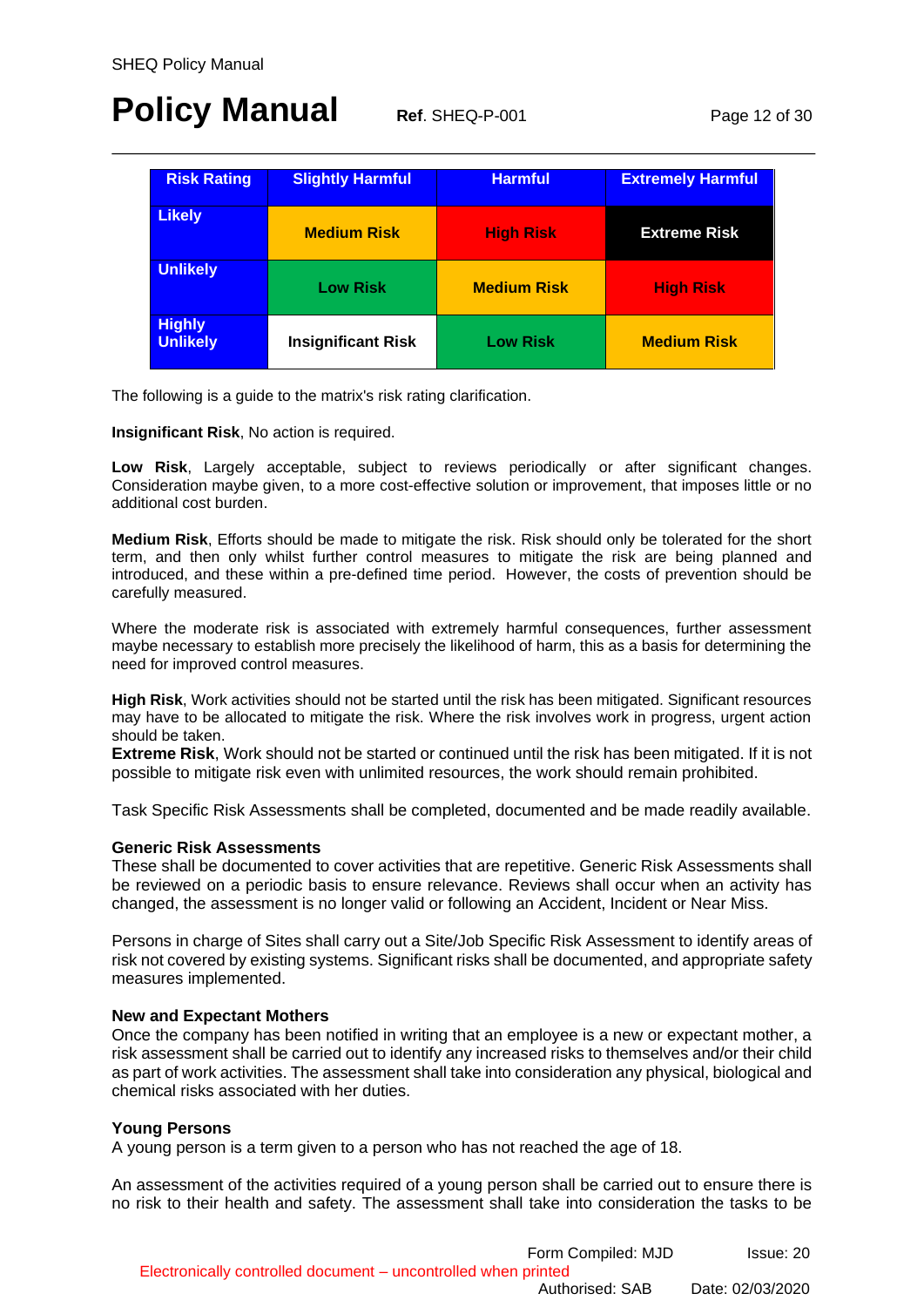# **Policy Manual Ref. SHEQ-P-001 Page 13 of 30**

carried out, the person physical capabilities of the person and their inexperience of the work required.

Wherever necessary the person shall be supervised by a competent person and shall not be allowed to carry out activities that are beyond their capabilities or present an unacceptable risk to their health and safety.

#### **Confined Spaces**

Wherever practicable entry into a Confined Spaces shall be avoided.

Entry in to confined spaces (as defined by the current legislation) shall only be carried out by Employees who have received suitable and sufficient training.

Entry in to confined spaces shall be carried out in accordance with the Company Procedure Working in Confined Spaces ASB-SOP-060 Working in Confined Spaces.

#### **6.2 Environmental Policy and Impact Assessments**

<span id="page-12-0"></span>Each Company will identify and document its environmental aspects of its activities, products and services within the defined scope of its SHEQ ISO Management System. From each Company's identified environmental aspects the associated significant Environmental Impacts are to be determined.

The SHEQ Manager will maintain these records and are to be reviewed on a periodic basis to ensure relevance. Reviews shall occur when activities, products and services have changed, the assessment is no longer valid or following an accident, Incident or Near Miss, also at Management Review.

Environmental Statement – See Appendix 4.

#### **6.3 Information, Instruction, Training and Refresher Training – SHEQ-GCP-007**

<span id="page-12-1"></span>It is a requirement of the Health and Safety at Work Act 1974 for all Employers to provide such information, instruction, training and refresher training and supervision as is necessary to ensure, so far as is reasonably practicable, the health, safety and welfare at work of their employees.

All relevant information, instruction, training and refresher training required to implement the SHEQ ISO Management System shall be implemented and provided to all staff as necessary.

This requirement extends to provide such information, instruction, training and refresher training and supervision as necessary to any other person(s) using the Company facilities for any purpose where there is a risk to their Health and Safety.

All new employees, including persons under temporary employment terms, shall receive an Induction to the Company. This shall include information on general SHEQ requirements and issues specific to their role within the Company. The information shall also include general information about the Company and who to contact when they require further assistance. Line Managers will monitor new temporary employees to ensure they are effectively integrated into the Company.

No employee shall attempt to carry out any operation where there is risk to Health and Safety of themselves or others who may be affected by their actions. Employees must have received suitable and sufficient information, instruction and training to enable them to carry out the operation in safe manner.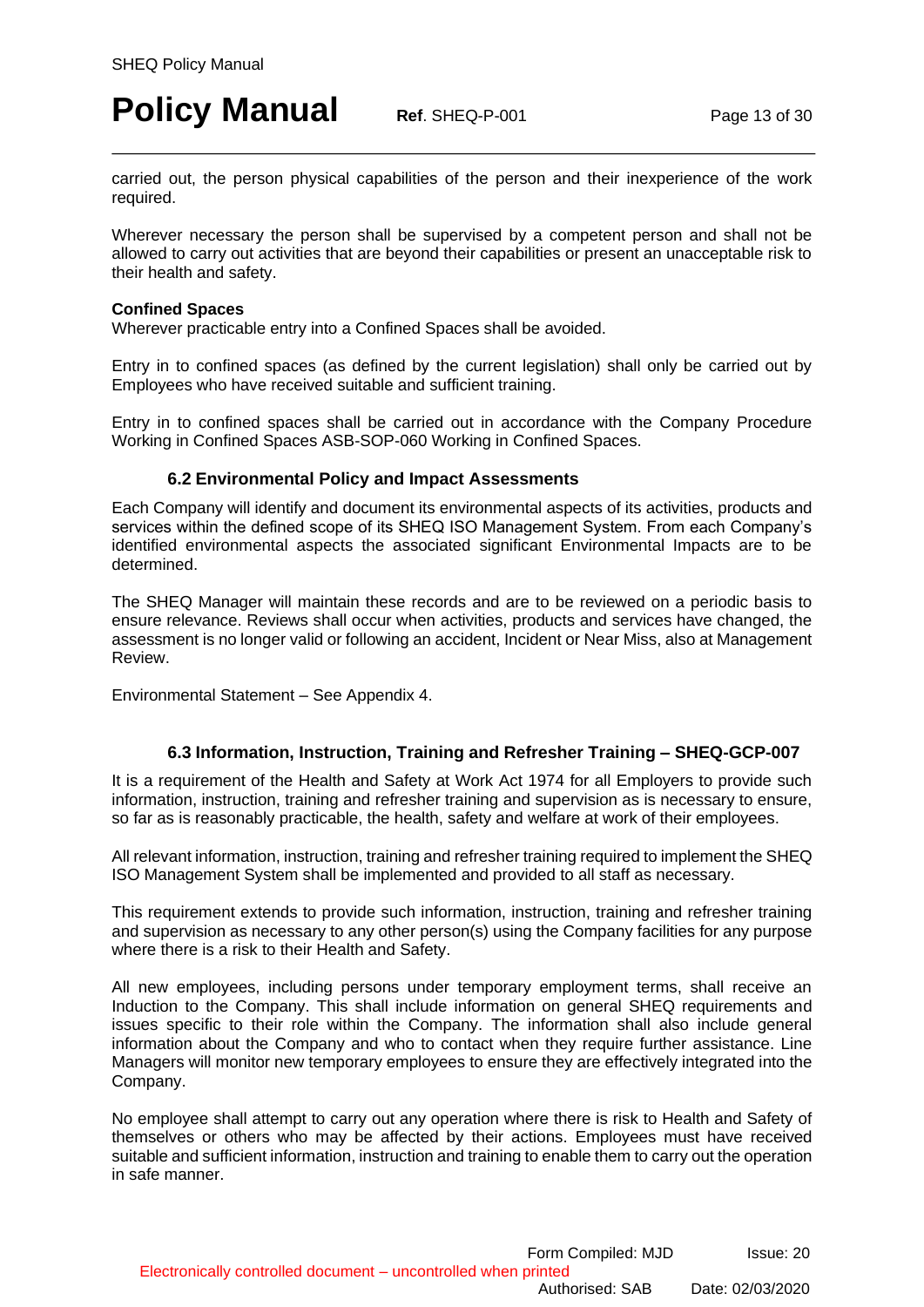# **Policy Manual Ref. SHEQ-P-001 Page 14 of 30**

Any requirement for specialist training shall be identified and arrangements made for the training to be provided to all relevant persons.

A Training Database is used in order to track individuals training gained, required or not required. Line Managers are to use this in order to be able to assign the correct level of training and competence to a particular job/task.

Proactive Toolbox Talks are to be encouraged across the Rilmac Group of Companies. These are designed to be quick, clear and concise, with relevant up to date information being given.

Reference to the Company SHEQ Management System should be made where information on safety related matters is required.

Where information relating to SHEQ is not available or clearly understood then advice shall be sought from the SHEQ Manager.

### **6.4 Emergency Response – SHEQ-GCP-013**

<span id="page-13-0"></span>Under the Regulatory Reform (Fire Safety) Order 2005 the Company shall ensure that a Fire Risk Assessment is carried out for each of the Company premises either owned or leased. The Fire Risk Assessment shall be carried out, documented by a suitably qualified person. This shall be retained by the SHEQ Manager and reviewed on an annual basis.

The SHEQ Manager has been identified as the "responsible person" for Fire Safety in the Company owned and leased premises.

Employees shall be provided with suitable induction training on fire safety.

Suitable means of fire detection shall be installed at all Company premises.

Suitable means of raising the alarm in the event of a Fire shall be provided and confirmation gained that the alarm can be clearly distinguished and heard in all areas. The Fire Alarm System should be tested weekly and maintained at suitable intervals by qualified persons.

The Company shall ensure that adequate firefighting appliances are made available in accessible and prominent locations. All emergency lighting appliances shall be inspected and maintained at suitable intervals by qualified persons.

Fire exit signs shall be provided and placed in prominent places to provide clear instruction on the means of escape in the event of a fire.

Means of escape in the event of a fire shall be maintained to ensure that they are in working order and are not obstructed.

Provision of emergency lighting shall be made as identified as necessary on the fire certificate (Plan of Buildings). The operation of emergency lighting shall be tested at suitable intervals by a qualified person.

Suitable and sufficient provision shall be made for the assembly of all persons on the premises in the event of a fire. Assembly areas should be clearly identified, and all Employees, Visitors and Contactors made aware of the evacuation procedure.

Arrangements shall be made for the safe evacuation of any disabled persons using the Company **facilities**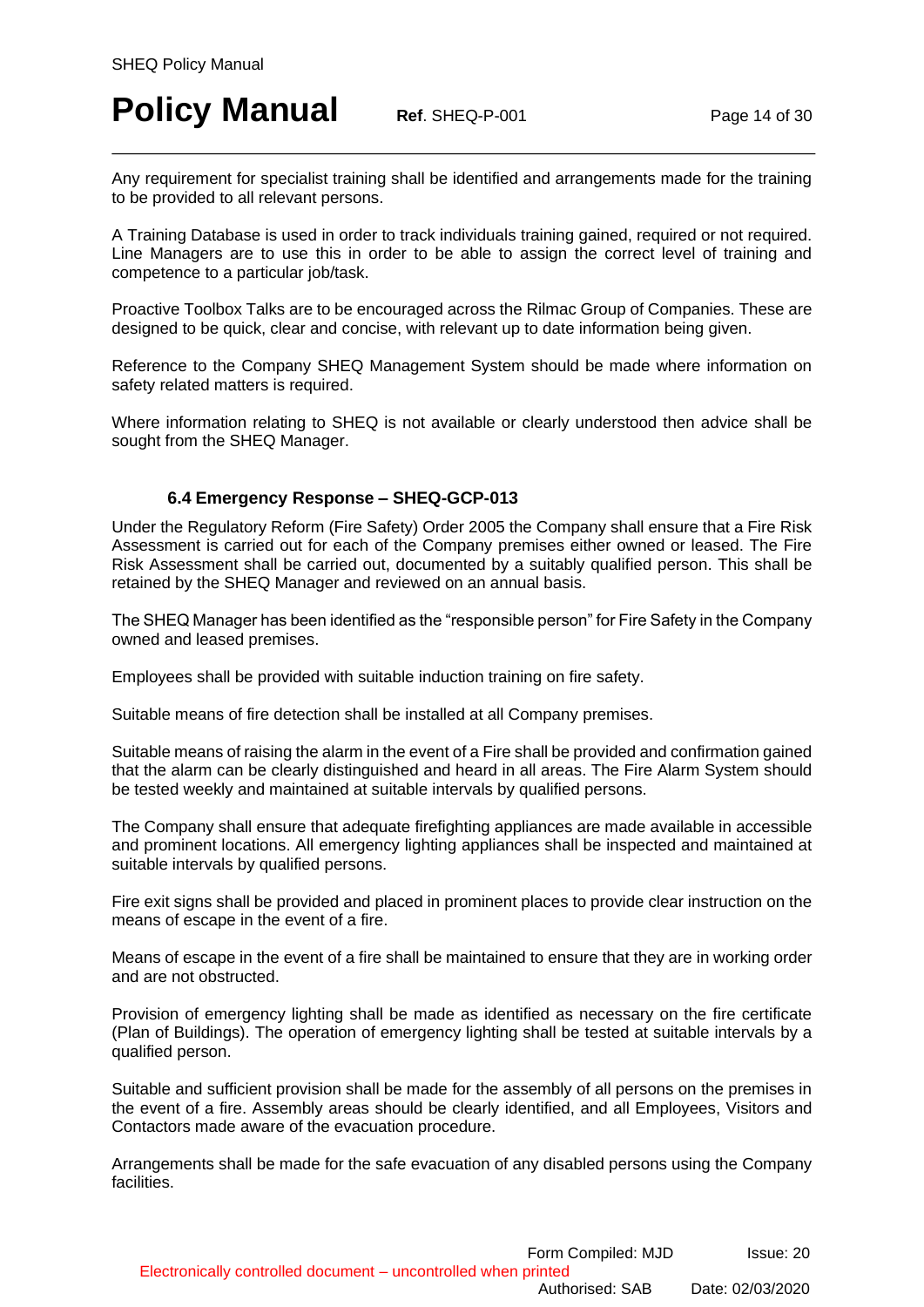### **Policy Manual Ref. SHEQ-P-001 Page 15 of 30**

Records of all tests and inspections of fire safety shall be maintained by the "responsible person" as identified.

#### **Surge Planning and Disaster Recovery**

<span id="page-14-0"></span>These plans are required to be documented and held at relevant locations. These plans are to be reviewed periodically or following significant change to the business or their locations.

### **6.5 Occupational Health**

### **6.5.1 Health Surveillance**

<span id="page-14-1"></span>The Company realises the importance of the health and wellbeing of all its employees and will ensure on recruitment that persons are medically fit for the work they are employed to undertake. All applicants for employment shall be requested to complete a confidential pre-employment medical questionnaire and return it to the relevant Director, who will advise them on their rights under the Confidentiality of Medical Reports Act.

Where necessary the Director shall inform a relevant Line Manager on the suitability of the candidate, without the disclosure of confidential information, and may recommend the candidate be referred to a local medical General Practitioner (GP) appointed by the Company.

Employee may be required to attend periodic medical examinations as required by their work. Annually for Asbestos Managers, Supervisors, Surveyors and Operatives. Employees may also be requested to attend a medical examination in cases of frequent absence or following prolonged illness to ensure they are fit to resume their duties so as not to endanger their own safety or that of others.

Some staff will be requested to maintain immunisations relevant to their work so as to ensure their own safety and welfare.

The Line Manager will also arrange health surveillance where appropriate and as requested by an appropriate SHEQ or HR Manager.

### **6.5.2 Manual Handling**

<span id="page-14-2"></span>Wherever possible the requirements for Manual Handling shall be eliminated. Where it is not possible, or impracticable to eliminate, provision of mechanical aids shall be employed.

Where this is not possible suitable and sufficient training shall be provided on Manual Handling Techniques to all relevant personnel.

Where Manual Handling cannot be avoided an assessment of activity shall be carried out by a suitable qualified and or experienced person to identify the risks and develop suitable and safety measures.

### **6.5.3 Hazardous Substances (CoSHH)**

<span id="page-14-3"></span>It is the policy of the Company that no substance hazardous to health shall be used where a substance with no hazard or where one with less hazard is available. All substances that need to be used shall be assessed to determine the nature of the substance and the risks involved.

A Safety Data Sheet (MSDS) for each substance shall be obtained from the supplier/manufacturer of the substance. The information on the SDS shall be used to determine the measures needed to reduce the risks to health and safety to those using or exposed to the substance.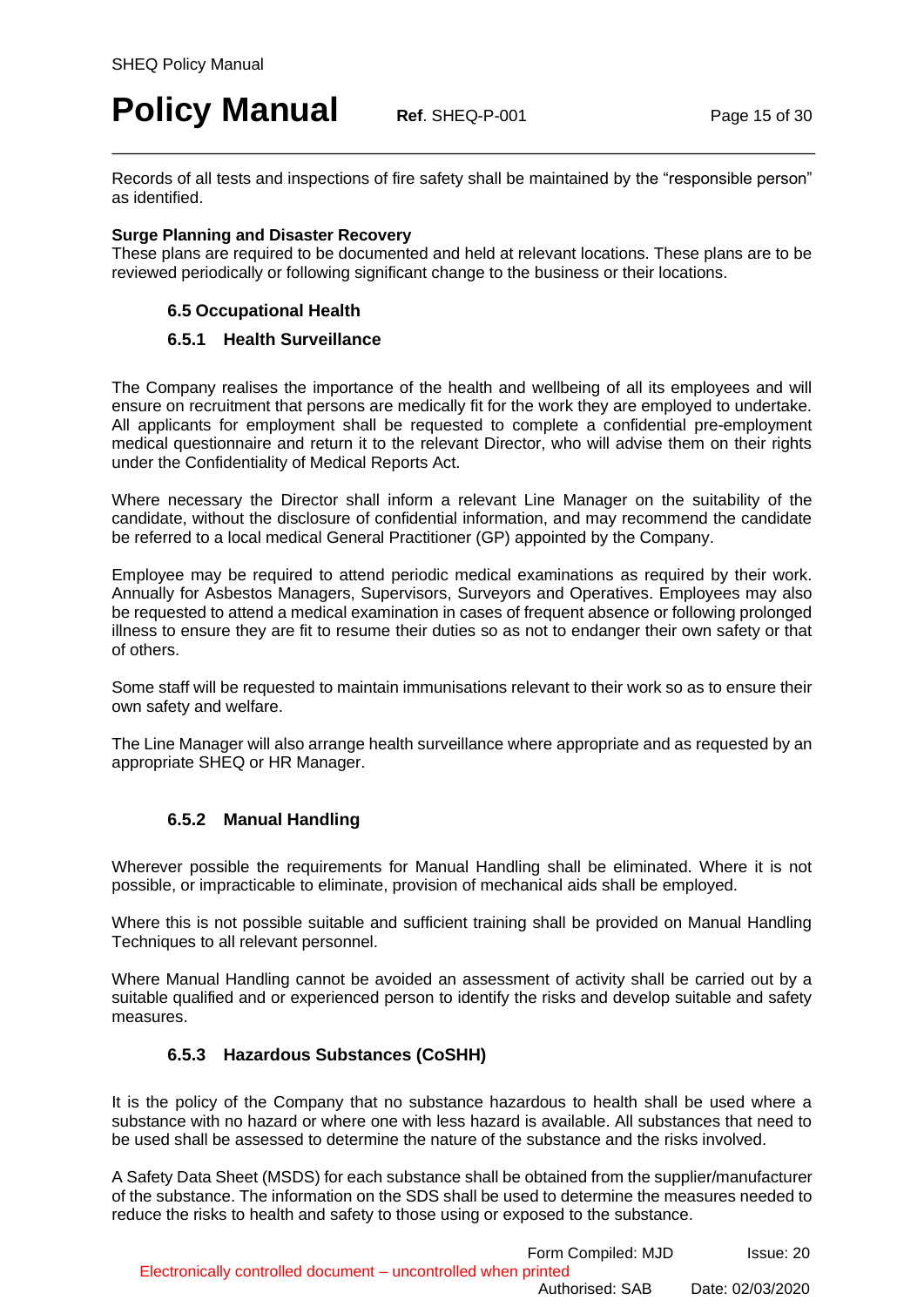# **Policy Manual Ref. SHEQ-P-001 Page 16 of 30**

It is the responsibility of the relevant Line Manager to ensure that an assessment is carried out for each substance in line with the Companies CoSHH Assessment Procedure by a qualified CoSHH Assessor (SHEQ Manager and Group H&S Officer).

This information will identify the measures required to eliminate, or reduce to an acceptable level, the risks to the health and safety of persons exposed.

The relevant Line Manager shall ensure that information relating to the hazards, associated risks and required safety measures are communicated to their members of staff who are to use the substance.

The use of highly toxic, explosive or environmentally damaging substances should be prevented wherever possible.

### **6.5.4 Asbestos**

<span id="page-15-0"></span>Asbestos Management Surveys are to be completed for all Rilmac owned and leased buildings. A suitably qualified and experienced person is to conduct this work. The type, amount and location of all asbestos containing materials within the Companies premises shall be identified and recorded. Records shall include identification as to the purpose of the asbestos, i.e. lagging, ceiling tiles, partitions etc. for all Rilmac owned/ leased premises.

Where asbestos has been located it shall be clearly identified at all access points and shall include the type of asbestos at that location.

An assessment of the risks of exposure to all on site shall be carried out by a suitably qualified person. Exposure to "untreated" (where there is a risk of free asbestos dust/fibres) asbestos shall be restricted to persons who have approved access to that location and are suitably qualified and experienced to be able to carry out their duties in a safe manner.

Prior to any works being undertaken on Rilmac owned/leased premises a review of the Management Survey is to be completed. Where Refurbishment or Demolition (R&D Survey) works are to be undertaken a localised R&D Survey is to be completed.

Inspections of asbestos shall only be carried out by suitably qualified persons.

Work on or removal of asbestos shall only be carried out by competent contractors (Rilmac Asbestos Removal Dept) who have been approved and licensed by the HSE. Prior to carrying out such work the SHEQ Manager shall be supplied with a suitable and sufficient Risk Assessment and Method Statement to identify how the work is to be carried out in a safe manner.

Where the presence of untreated asbestos is identified on premises not under the control of the company and employees (or Contractors working on behalf of Rilmac Group of Companies) are required to work in its location, the risk to Health and Safety shall be determined by a suitably qualified person. Notification of such instances shall be reported to the team's immediate supervisor or Manager and work ceased until clarification have been received that suitable controls have been adopted.

<span id="page-15-1"></span>Where necessary the Owner/ Occupier of the premises shall be notified. Where necessary the Companies client shall be notified.

### **6.5.5 Noise**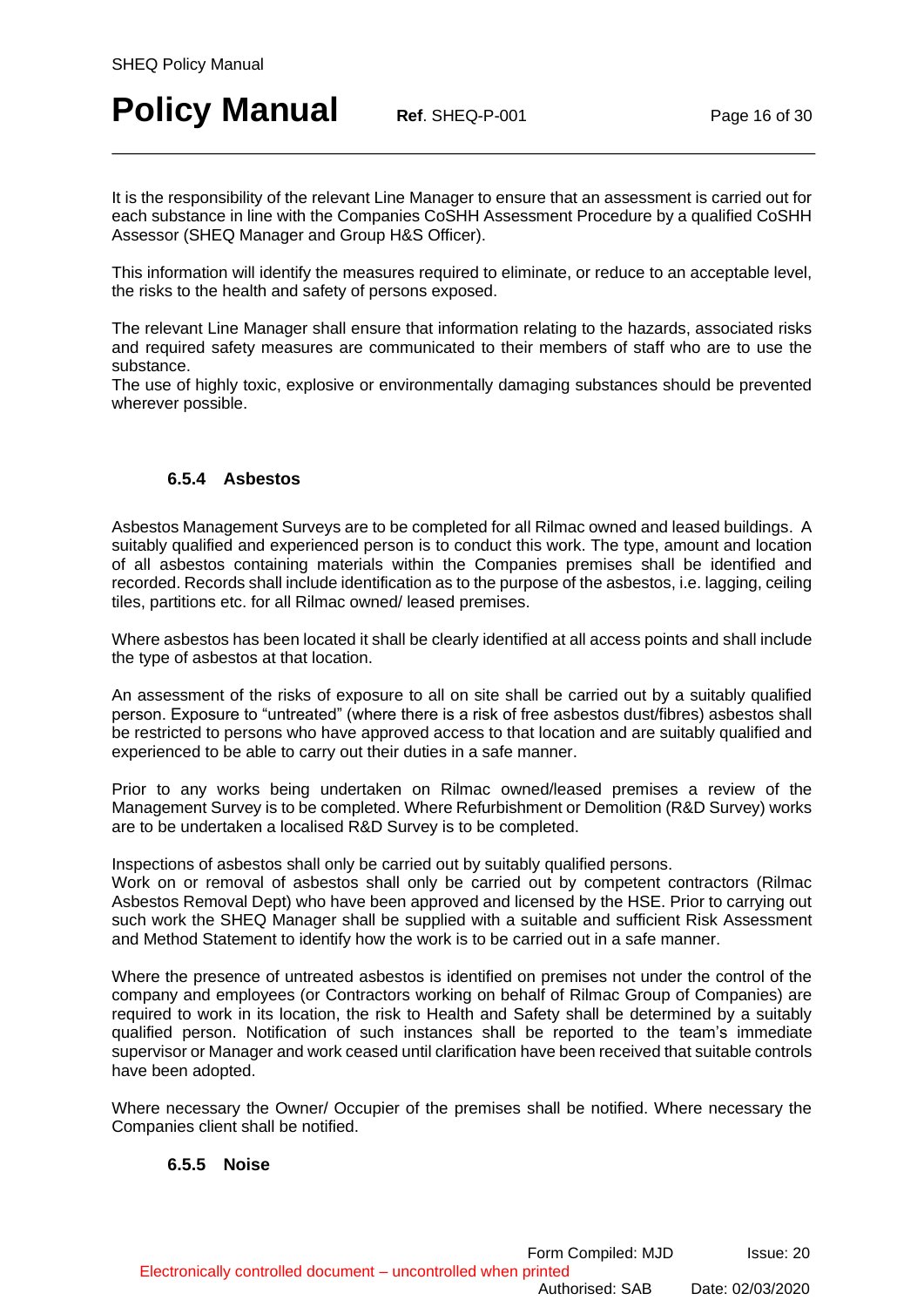# **Policy Manual Ref. SHEQ-P-001 Page 17 of 30**

The Companies within the Rilmac Group shall so far as is reasonably practicable ensure that no Employee is subjected to levels of noise whilst at work that may cause damage to their hearing.

Wherever necessary noise assessments shall be carried out to assess the risks associated with the specific activity or location. It is the responsibility of the Line Manager so far as is reasonably practicable, to ensure that suitable and sufficient hearing protection is provided to relevant employees in line with current legislation and that Personal Protective Equipment is worn in appropriate risk situations.

The levels at which employers must provide hearing protection and hearing protection zones is 85 dbA (daily or weekly average exposure) and the levels at which employers must assess the risk to workers health and provide them with information instruction and training is 80 dbA. There is also an exposure limit value of 87dBA, taking into account of any reduction in exposure provided by the hearing protection above which workers must not be exposed.

Employees identified as "at risk" of hearing damage shall be provided with annual audiometry testing. These are to be paid for by the Company and employees are required at attend at the company's request and in the company's time.

### **6.5.6 Vibration**

<span id="page-16-0"></span>Vibration exposure from prolonged work with powered hand tools or equipment can have an adverse effect on the hands and arms of the user. Various forms of injuries can be caused by not effectively controlling vibrating equipment, collectively known as Hand Arm Vibration Syndrome (HAVS). The most common condition is vibration white finger (VWF) which is a reportable disease. Signs and Symptoms of HAVS

- 1. Tingling and numbness in the fingers and hands
- 2. In cold and wet, fingers go white, then blue, then red and are painful.
- 3. Feeling is reduced in the fingers and difficulty on picking up items may be experienced.
- 4. Loss of strength in hands and grip.

Hand Arm Vibration Assessments are to be completed for items of equipment where exposure may occur. Records of the equipment's vibration are to be maintained and employee's actual exposure recorded. Where required occupational health assessments may be necessary to ensure the employees are not exposed to Hand Arm Vibration.

### **6.5.7 Substance Misuse (Drugs and Alcohol)**

<span id="page-16-1"></span>Rilmac Group of Companies has a specific Substance Misuse Policy (HR-P-026)

It is the policy of the Company to ensure that all alcoholic drinks and drugs, apart from those used for medical purposes, are prohibited from all areas of our operations.

No person shall present themselves for work whilst their efficiency and judgment is impaired after the use of alcohol or drugs.

If, in the opinion of the Management, a person has consumed alcohol or drugs and they have presented themselves for work, they will be suspended pending an enquiry.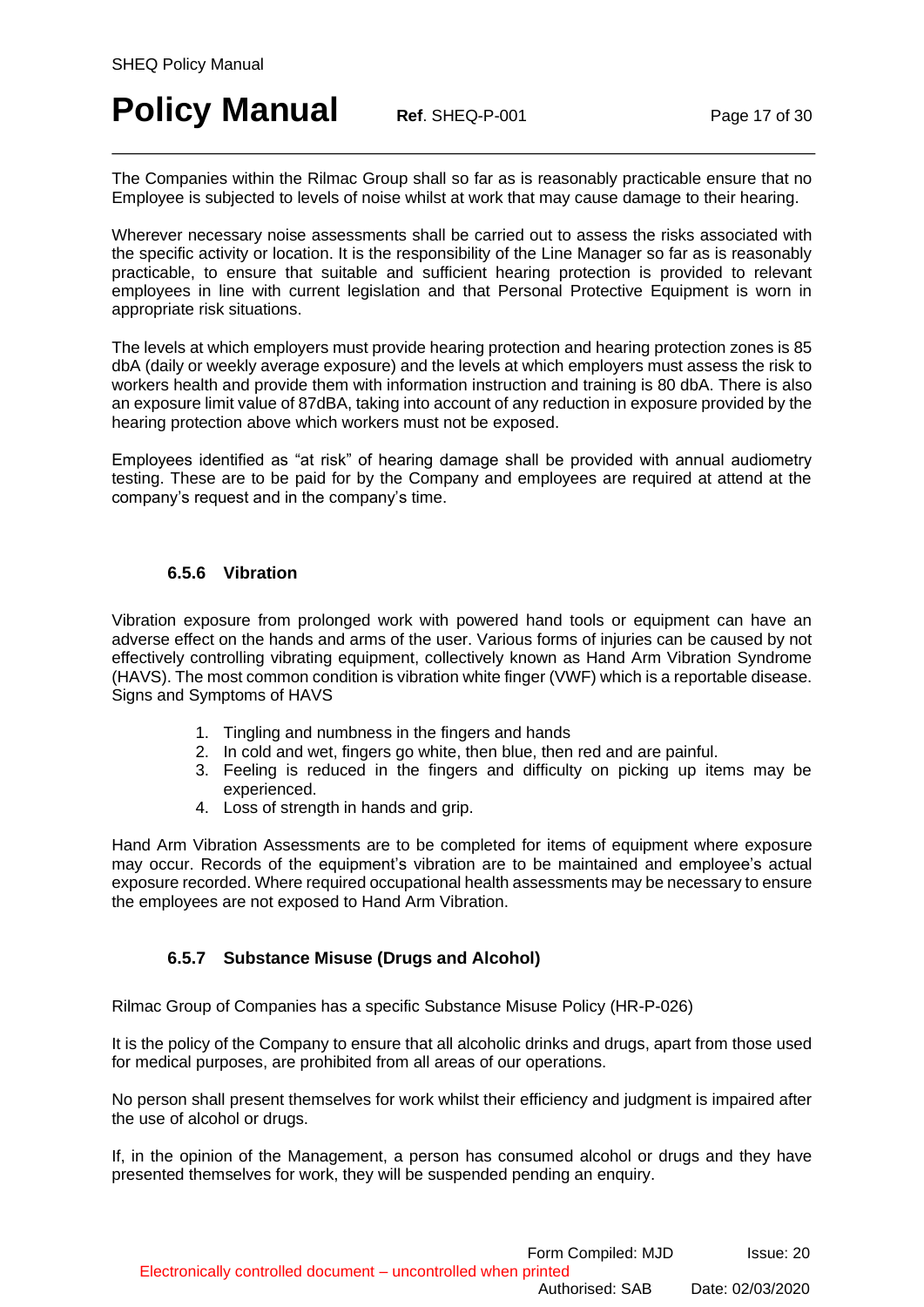# **Policy Manual Ref. SHEQ-P-001 Page 18 of 30**

If any employee believes that a colleague is unfit for work for any reason, then they must report this to their immediate Supervisor immediately.

Drugs prescribed by a Medical Practitioner or Pharmacist may still affect safety performance. It is the employees' responsibility to inform their immediate Supervisor or Manager if they are taking any medication which impairs their performance.

### **6.5.8 Display Screen Equipment (DSE)**

<span id="page-17-0"></span>Users of display screen equipment (DSE) shall be identified and assessment carried out by out by a suitably qualified person to identify the workstation is appropriate for the user.

Line Managers shall ensure that suitable break periods are built into the "user's" working days.

Eyes tests shall be made available to users on request and in line with the company policy.

#### **6.5.9 Stress at Work**

<span id="page-17-1"></span>Stress can produce physical symptoms (headaches, tiredness, real or imaginary pains), behavioural symptoms (increase in alcohol abuse, smoking, irritability, inability to cope) and psychological problems (feeling of anxiety, depression, paranoia), which will result in poor performance, increasing absenteeism, a potentially higher rate of accidents/incidents and general inefficiency.

It is the duty of all Directors, Managers and Supervisors to be alert to these symptoms in employees, seek guidance, and instigate pro-active measures to reduce work related stress. Indicators such as work performance, sickness absence monitoring and staff behaviour are useful to assess if there is a stress problem.

The following measures are taken to reduce the likelihood of stress:

- a) Job descriptions issued and updated when required.
- b) Adequate training provided for the work.
- c) Monotonous work routines avoided.
- d) Monitoring of workloads to ensure individuals have enough work but are not overburdened.

#### **6.5.10 Driving at Work**

<span id="page-17-2"></span>Movement of vehicles shall be kept separate from pedestrian areas so far as is reasonably practicable to avoid risk of injury from contact with moving vehicles.

Wherever necessary warning signs shall be placed to warn of drivers and pedestrians of locations where areas merge.

Adequate facilities for the safe parking of vehicles shall be made.

Where the Company has in operation a Forklift Truck, suitable and sufficient measures shall be implemented to maintain separation of the Forklift Truck operation areas and pedestrians.

Warning signs shall be placed to identify where a Forklift Truck is in operation.

No persons are permitted to operate a specific vehicle unless adequate training has been received.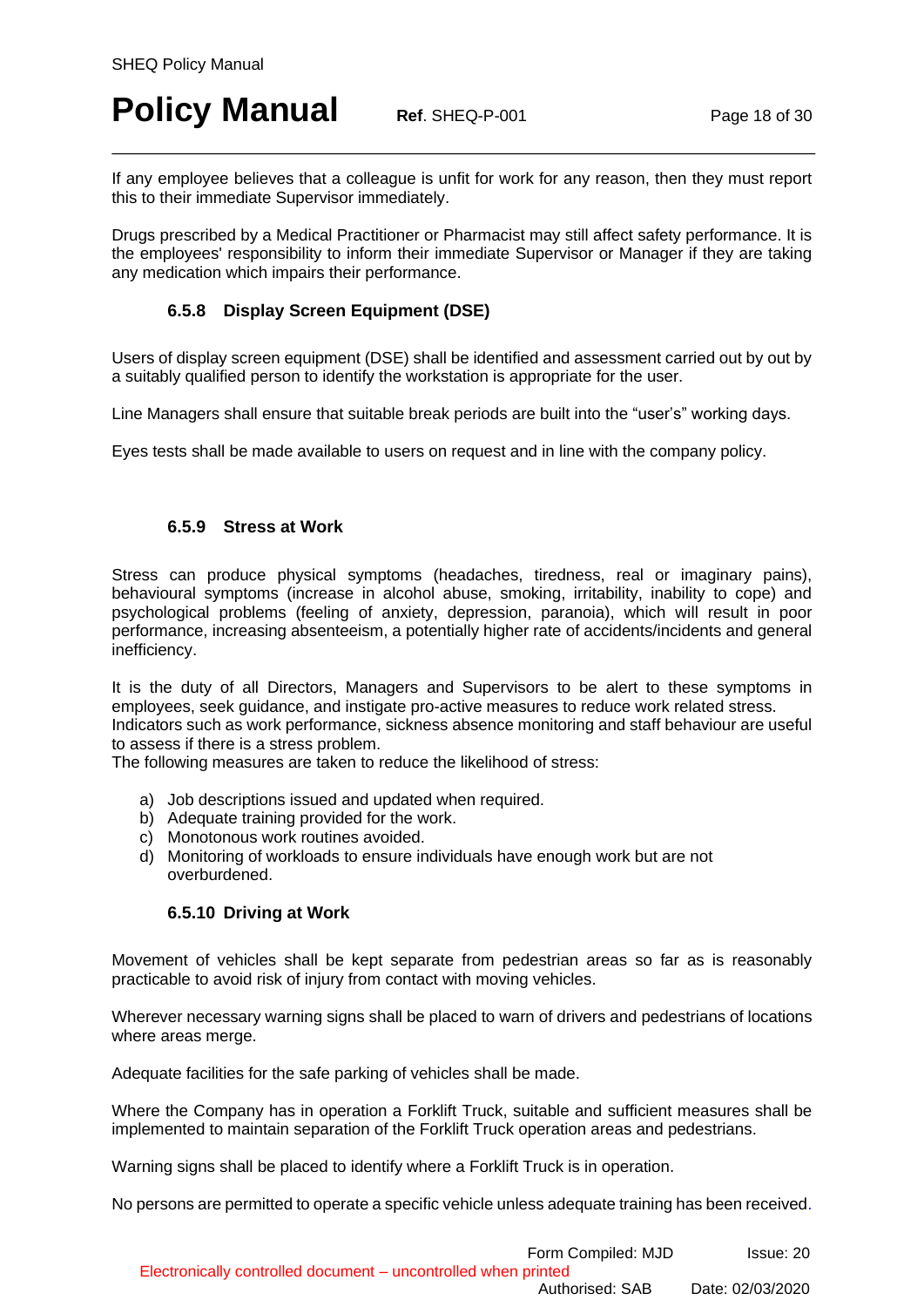# **Policy Manual Ref. SHEQ-P-001 Page 19 of 30**

Persons who drive vehicles/equipment on behalf of the Company (including licensed operators) should ensure that they are fully licensed and that details of their license, including any changes to it are made available to the company. Driving licenses are to be viewed annually for Insurance purposes.

Persons are advised to make themselves fully aware of all controls on relevant vehicles prior to use, and the Highway Code and its guidance.

Further information with regards Company Vehicles is documented within the Company Vehicle Driver Policy.

### **6.6 First Aid Provision**

<span id="page-18-0"></span>An appropriate assessment of First Aid requirements shall be carried out at each of the Companies premises. Where necessary a suitable number of trained First Aiders and or Appointed persons shall be provided.

Names and Contact numbers of all First Aiders or Appointed Persons shall be displayed at prominent locations (SHEQ Notice boards).

Provision of suitable and sufficient First Aid equipment shall be made available. Locations of First Aid equipment shall be communicated to all Employees. Periodic inspection of First Aid Equipment shall be made to ensure their content is up to date and in date.

#### **6.7 Bomb Threat and Emergency Evacuation**

<span id="page-18-1"></span>On receipt of a bomb threat by any member of staff the recipient shall inform their line manager immediately.

The Line Manager shall then initiate the alarm and notify the emergency services on 999 from any landline.

The premises shall be evacuated in line with the fire evacuation procedures.

### **6.8 Accident, Incident and Near Miss Reporting – SHEQ-GCP-014**

<span id="page-18-2"></span>All Accidents, Incidents and Near Misses involving the Company's employees MUST be reported however small.

Accidents, Incidents and near misses shall be recorded on the Database which is maintained by the SHEQ Manager.

Any Accidents or Incidents that are "Reportable" as defined under the Reporting of Injuries, Diseases and Dangerous Occurrences Regulations (RIDDOR) shall be reported by the SHEQ Manager.

Any investigations carried out as a result of an Accident, Incident shall be carried out in accordance with the Accident Incident Investigation and Reporting Process (SHEQ-GCP-014).

The SHEQ Manager shall maintain records of all Accidents, Incidents and Near Misses and associated documentation. These are to be maintained in an easily accessible format with due regard for the data protection act requirements.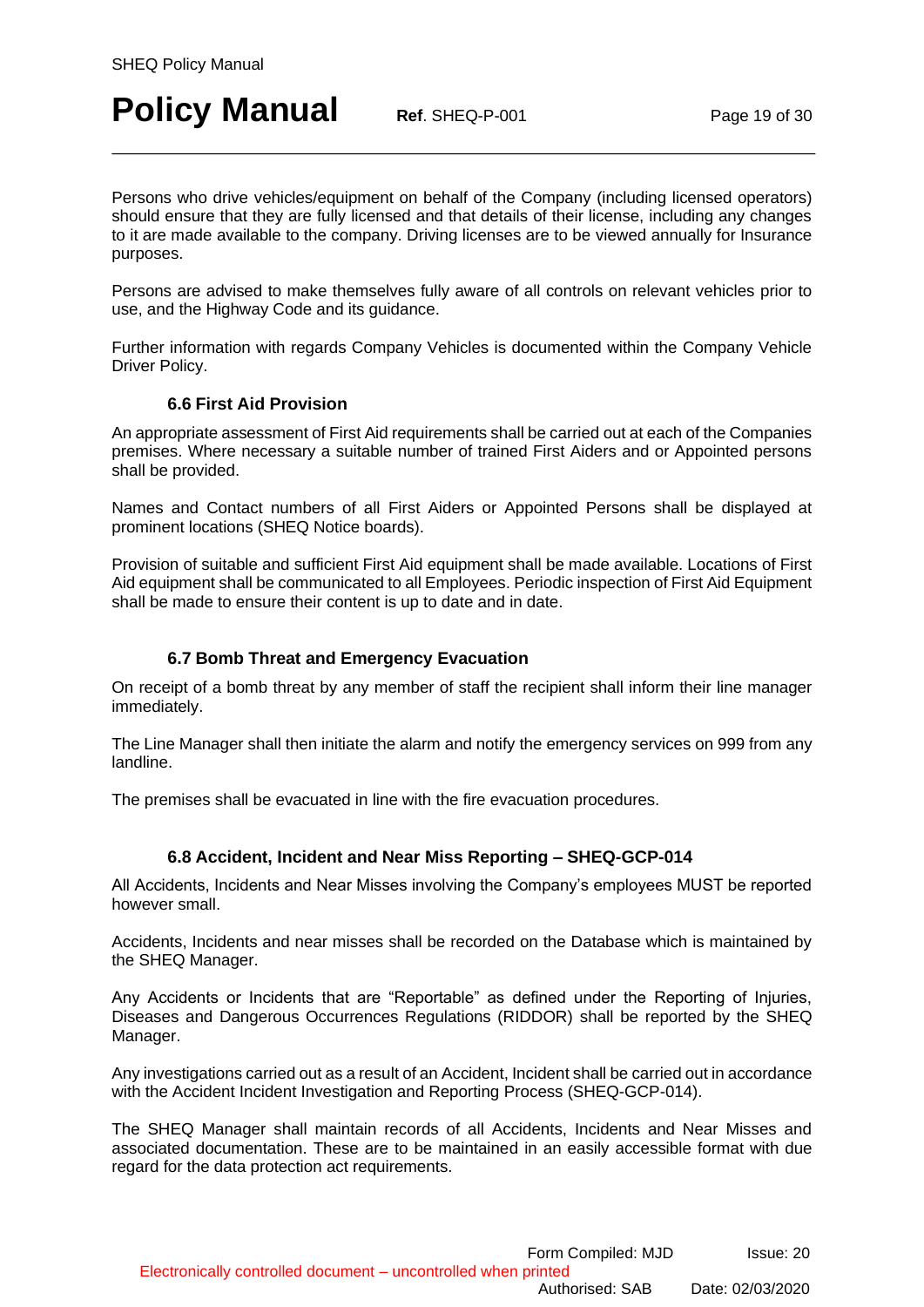# **Policy Manual Ref. SHEQ-P-001 Page 20 of 30**

Further information in relation to Accident, Incident and Investigation Reporting is documented in the Accident Incident and Investigation Reporting Procedure (SHEQ-GCP-014)

### **6.9 Access and Egress/ Slips Trips and Falls**

<span id="page-19-0"></span>All means of access and egress to the company's premises shall be suitable and sufficient so as not to place any person at risk to their Health and Safety.

All stairs, corridors, doors and passageways shall be maintained free from obstruction.

Facilities for the safe access and egress of disabled persons shall be made available where required. These arrangements shall include emergency evacuation of disabled persons.

Adequate lighting shall be provided and maintained in areas requiring such equipment in the interest of SHEQ.

Consideration shall be made to the provision of equipment and systems to maintain safe access and egress in the event of inclement weather where there is a risk to the Health and Safety of those using the premises.

Persons should be encouraged into good housekeeping techniques:-

- a) Ensuring that any spillages either liquids of solids are effectively cleaned up.
- b) Clear up waste as it is created and store correctly.
- c) Ensure work (Inc. offices and desks) areas are clean and tidy at the end of the day/shift to the required acceptable levels.
- d) Clear up equipment and tools at the end of the operation, process or shift.
- e) Ensure trip hazards are removed and or people aware of them if necessary, for short periods of time.

### **6.10 Personal Protective Equipment (PPE)**

<span id="page-19-1"></span>Suitable and sufficient Personal Protective Equipment (PPE) shall be made available to persons free of charge carrying out operations and activities where the risk assessment has identified a need for PPE.

PPE must comply with the current Personal Protective Equipment Regulations and be CE approved.

All users of PPE shall be provided with adequate information and instruction as to the correct use of the equipment.

A register of all PPE shall be maintained, and inspections made at suitable intervals by qualified persons to ensure the equipment is not damaged or out of date.

All instances of damage or lost PPE shall be repaired or replaced as identified as necessary by the Line Manager and a record kept if its issue.

#### **6.11 Working at Height (See Operational Process)**

<span id="page-19-2"></span>Rilmac recognises the need for work at height hierarchy of control as required by the Work at Height Regulations 2005 to avoid, prevent and mitigate the need to work at height. At all times collective protection measures rather than personal protective measures are to be used.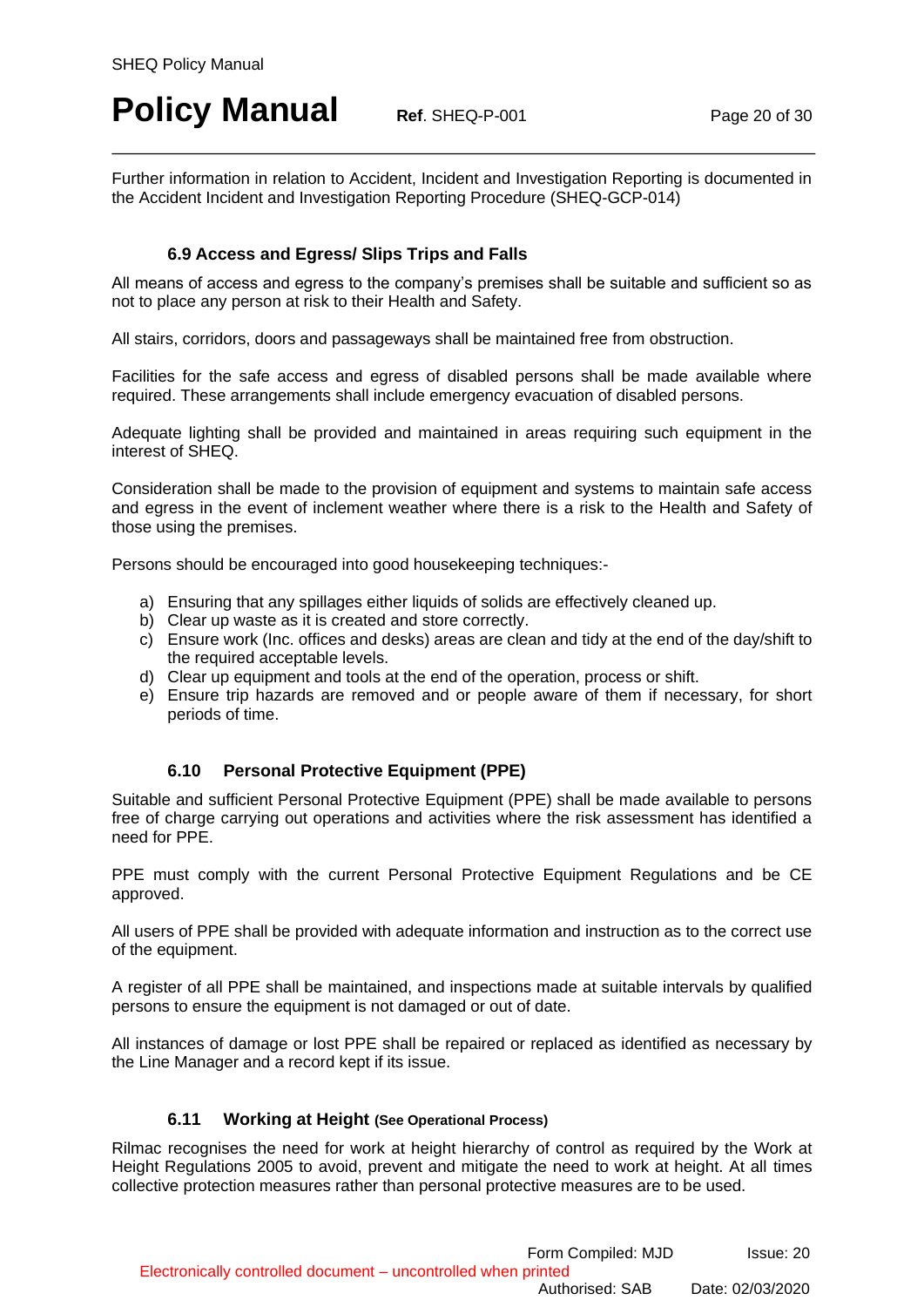# **Policy Manual Ref. SHEQ-P-001 Page 21 of 30**

Working at Height is deemed as any place from which, if measures required by these regulations were not taken, a person could fall a distance liable to cause personal injury including below ground level.

Where working at height is unavoidable, it should be assessed, and considerations given to the options that are available to carry out working at height safely by a competent person.

Following a Working at Height Risk Assessment the following options, in order of preference for safety, should be considered along with whether the option chosen is the most appropriately safe.

| <b>Equipment</b>                       | Inspection                                                                                                                                                | <b>Timing of Inspection</b> |
|----------------------------------------|-----------------------------------------------------------------------------------------------------------------------------------------------------------|-----------------------------|
| Mobile Elevate Work Platform<br>(MEWP) | 6 Monthly Inspection                                                                                                                                      | Pre-use Inspection          |
| Scaffolding                            | 7 Day Inspection,<br>following adverse<br>weather, following<br>damage or impact with<br>plant, when<br>adjustments to the<br>scaffold have been<br>made. | Pre-use Inspection,         |
| <b>Mobile Tower Scaffold</b>           | 7 Day Inspection                                                                                                                                          | Pre-use Inspection          |
| Ladder                                 | 6 Monthly Inspection                                                                                                                                      | Pre-use Inspection          |
| Podiums                                | 6 Monthly Inspection                                                                                                                                      | Pre-use Inspection          |
| <b>Scaff Steps</b>                     | 6 Monthly Inspection                                                                                                                                      | Pre-use Inspection          |
| Step Ladder                            | 6 Monthly Inspection                                                                                                                                      | Pre-use Inspection          |
| Hop-ups                                | 6 Monthly Inspection                                                                                                                                      | Pre-use Inspection          |

All design scaffolding provided or used by Rilmac employees will be erected to strength and stability calculations or erected to a recognised standard such as TG20 current edition.

Signs and barriers must be in place on working platforms showing danger areas where access is not permitted.

In each case the Working at Height Risk Assessment should consider other issues to ensure that the chosen method is the safest option. Environmental conditions (Weather), Use of safety harness and use of stabiliser/devices.

Personnel are to have received working at height training.

Site specific rescue plan is to be in place either working to the Client's rescue plan or within the Rilmac method statement and SOP ASB-SOP-012 Emergency Situations.

Under no circumstances should personnel interfere with the design or stability of the scaffold structure.

### **6.12 Lone Working**

<span id="page-20-0"></span>Managers must ensure that no employee or persons working for and on behalf of the company is allowed to work alone where there is or may be a significant risk to their health and safety.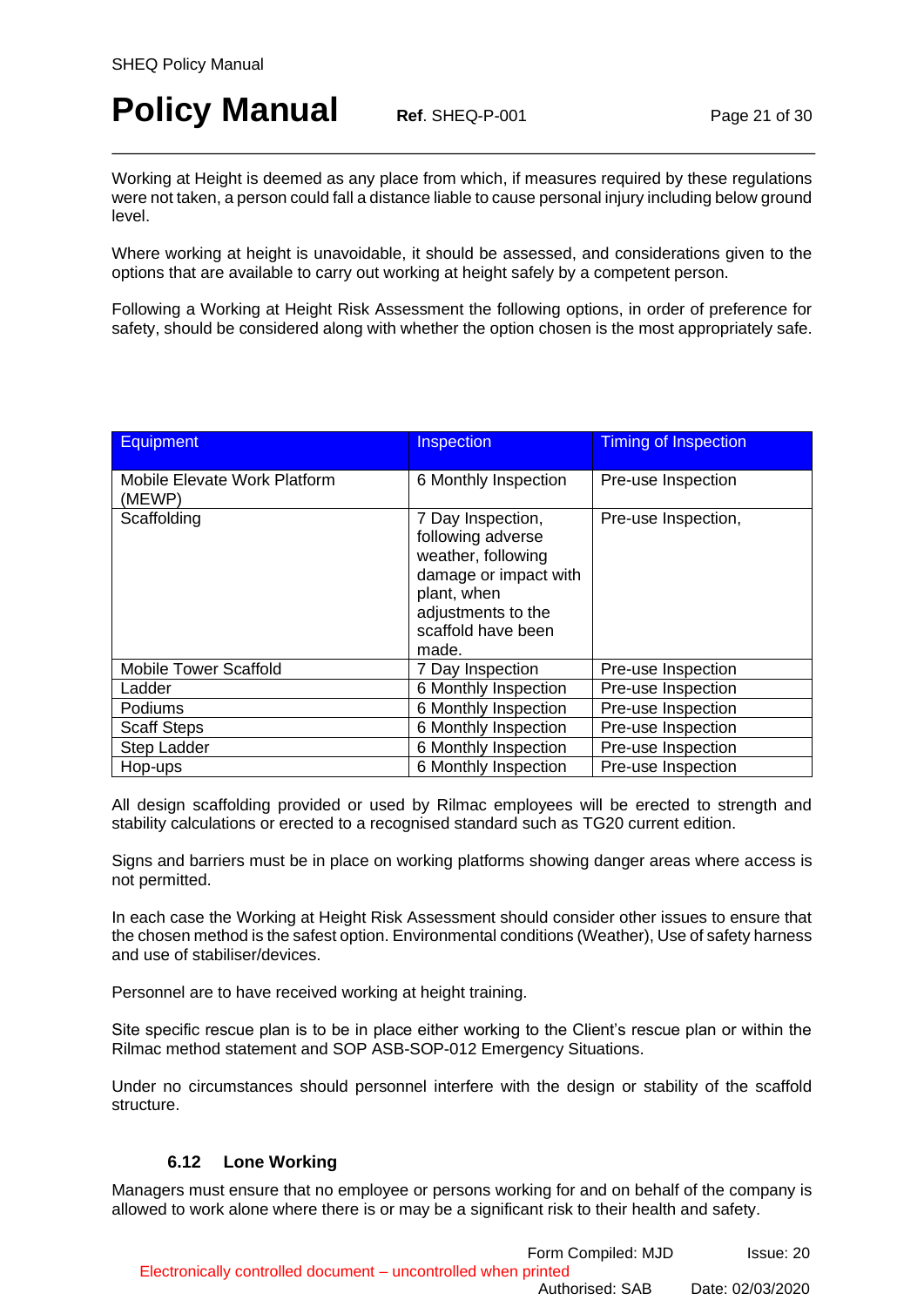# **Policy Manual Ref. SHEQ-P-001 Page 22 of 30**

Employees and those operating on the company's behalf should, for their part, continually assess if the work they are carrying out when alone, places them at risk (difference in weather, time of day, location etc.). Where they feel a situation has changed to a point that they feel there is risk they should cease work and inform their Line Manager.

All Employees and persons working for and on behalf of the company should inform their relevant line Manager of any medical condition that should be taken into account in lone working situations.

An effective means of communication should always be implemented and tested in known lone working situations.

Encourage regular communication between individuals, colleagues and managers, in order that potential problems can be addressed before they cause work related stress.

Arrange regular appraisals with staff to provide an opportunity for constructive response and discussion.

#### **6.13 Violence**

<span id="page-21-0"></span>The Company recognises that it has an obligation to strive to eliminate the danger posed by the threats of violence related to employment.

The meaning of violence is not limited to physical assault, but also includes any distressing or intimidating verbal aggression. Incidents arising from discriminatory behaviour is also included.

Examples of threatening or violent behaviour include:

- a) Intimidation, such as shouting and swearing.
- b) Threatening behaviour in the form of verbal threats, gestures and obstruction etc.
- c) Possession of any weapon, regardless of the lack of any overt threat to use it.
- d) Being incapable whilst under the influence of drink or drugs.
- e) Any unwanted physical contact.
- f) Personal insults.
- g) Racial harassment.
- h) Sexual harassment.
- i) Harassment on the grounds of disability.
- i) Bullving.

In order to achieve this, the Company will:

- a) Endeavour to minimise the risks to Employees by providing a safe and healthy working environment. In particular, attention will be paid to employees working on Reception and Employees working away from the Company premises.
- b) Not tolerate verbal or physical harassment of its employees, assaults upon employees or their property by Clients or other members of the public.
- c) Record and investigate all incidents; threats of, or actual violence at work and take any remedial action that may be necessary.
- d) Employees must report any incident involving violence and/or aggression to their immediate Supervisor or Manager.

### **6.14 Equality and Diversity Policy**

<span id="page-21-1"></span>Rilmac Group of Companies has a specific Equality and Diversity Policy (HR-P-012)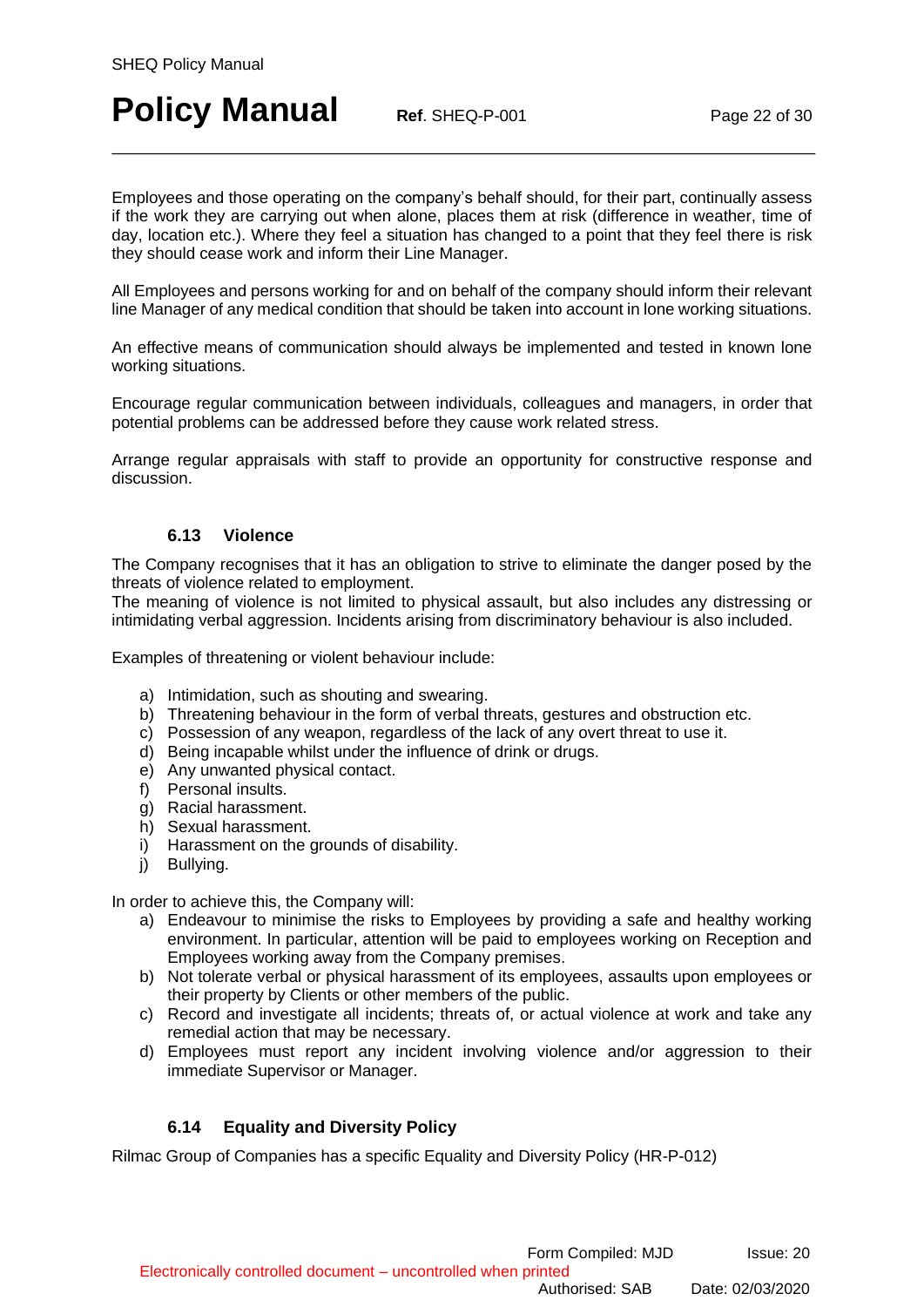# **Policy Manual Ref. SHEQ-P-001 Page 23 of 30**

### **6.15 Electricity at Work**

<span id="page-22-0"></span>It is the policy of Rilmac to carry out electrical testing and inspection for fixed installations of its premises on a five-yearly basis (minimum). The frequency of fixed installation checks may be increased, as advised by the electrical contractor, where there are increased risks.

Fixed electrical installation inspection and testing will be carried out by an external NICEIC electrical contractor.

Portable Appliance Testing (PAT) will either be carried out in-house, following suitable training for appropriate staff, or by an external NICEIC Contractor. All tested equipment will be labelled in order that, it is apparent whether or not the equipment has recently been tested.

Appliances at fixed sites will be inspected and tested on an annual basis.

### **6.16 Plant and Equipment (Work)**

<span id="page-22-1"></span>It is the Company policy to comply with the Provision and Use of Work Equipment Regulations 1998. To this aim the Companies will endeavour to ensure that all plant and equipment used in the workplace is suitable and fit for purpose.

All workers will be provided with adequate information, instruction and training to enable them to use the plant and equipment safely. Where the use of specific equipment may present a risk to persons its use will be restricted to those specifically authorised to use it.

All plant and equipment will be maintained in good order and state of repair.

All test equipment/instruments requiring it are to be calibrated in line with manufactures guidance/recommendations.

All employees will be provided with adequate Personal Protective Equipment (PPE) relevant to the Plant and Equipment to be used and associated hazards identified.

To comply with legislation all items of plant and equipment which require regular inspection and testing, such as Portable Appliance Testing (PAT), shall be clearly identified and records kept. The Plant and Equipment Register shall be kept up to date.

The frequency of testing and or inspection shall be defined and by the requirements of the regulations or by guidance in the associated Approved Code of Practice (ACoP).

Only suitably qualified persons shall carry out all inspections and testing.

Records of all inspections and testing shall be recorded and maintained by the relevant qualified persons in line with the relevant processes.

Clear identification of the inspection/test carried out shall be identified on the equipment tag and on the Plant and Equipment Register. The next due inspection/ test date shall be identified.

Plant and Equipment shall not be used if the inspection/ test are out of date. Where Plant and or Equipment is in use but out of date the Supervisor remove the Plant and Equipment from service immediately. This is to be reported to the Stores for replacements to be issued.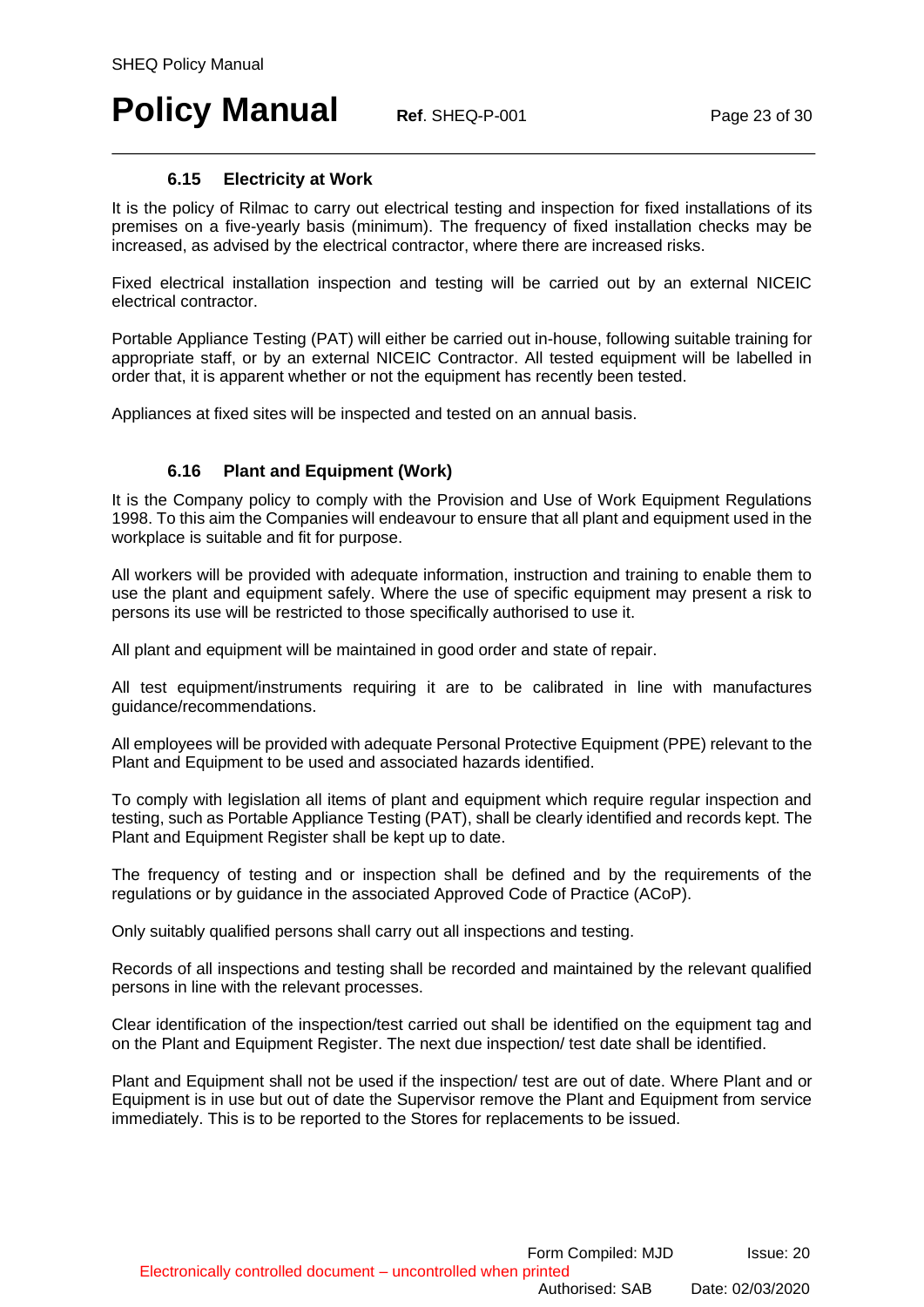# **Policy Manual Ref. SHEQ-P-001 Page 24 of 30**

### **6.17 Materials (Work)**

<span id="page-23-0"></span>All materials to be used are to be in a suitable and safe state prior to being used on a job/contract. Scaffolding boards, tubes and fittings are to have been inspected prior to arrival on site. Insulation materials are to be the right specification and Asbestos removal materials are to be the correct gauge of polythene or UN approved asbestos waste bag.

Any defective materials are not to be used and dealt with by the appropriate supervisor or manager. When dismantling structures, materials are not to be removed by dropping or "bombing". All materials are to be passed from hand to hand in a controlled manner. Scaffolders found to be "bombing" materials or equipment will be subjected to disciplinary action.

### 6.18 **Control of Suppliers, Contractors and Sub-Contractors** – SHEQ-GCP-023

<span id="page-23-1"></span>Evaluation and Control of Suppliers, Contractors and Sub-Contractors shall be carried out in accordance with the relevant processes and procedures. Assessments shall include the Contractors ability to manage SHEQ effectively.

On request the contractor shall provide suitable and sufficient method statements to cover the activities to be carried out detailing how their employees, and all other on site shall be protected.

Where necessary the Suppliers, Contractors and Sub-Contractors shall be supervised, inspected and audited.

Any tools and equipment brought on site by a contractor shall conform to any specific SHEQ requirements and legislation.

Where necessary documented evidence of the required inspections and tests shall be made available by the Contractor or Sub-Contractors on request.

If, in the opinion of a Manager or supervisor, a Contractor or Sub-Contractor is working in an unsafe manner, the Contractor shall be requested to cease the activity in question and not resume until the issue has been resolved.

Records of all such instances shall be reported via incident reporting procedures SHEQ-GCP-014 and where necessary reported back to the Contractors Supervisor. Where necessary the SHEQ Manager is to be informed.

### **6.19 Working on Highways and Public Roads**

<span id="page-23-2"></span>If required to work on highways and public roads employment shall be trained and certified to the appropriate standards as laid down by the highway's authorities.

#### **6.20 Workplace Welfare**

<span id="page-23-3"></span>Contracts Managers shall ensure that all Employees have access to suitable and sufficient welfare facilities including the provision of toilet and washing facilities providing both hot and cold water, soap and towels or hand dryers.

Employees engaged on work involving hazardous materials shall be provided with relevant information, instruction and training with regards to the hazards and associated risks and control measures required when exposed to such materials (CoSHH).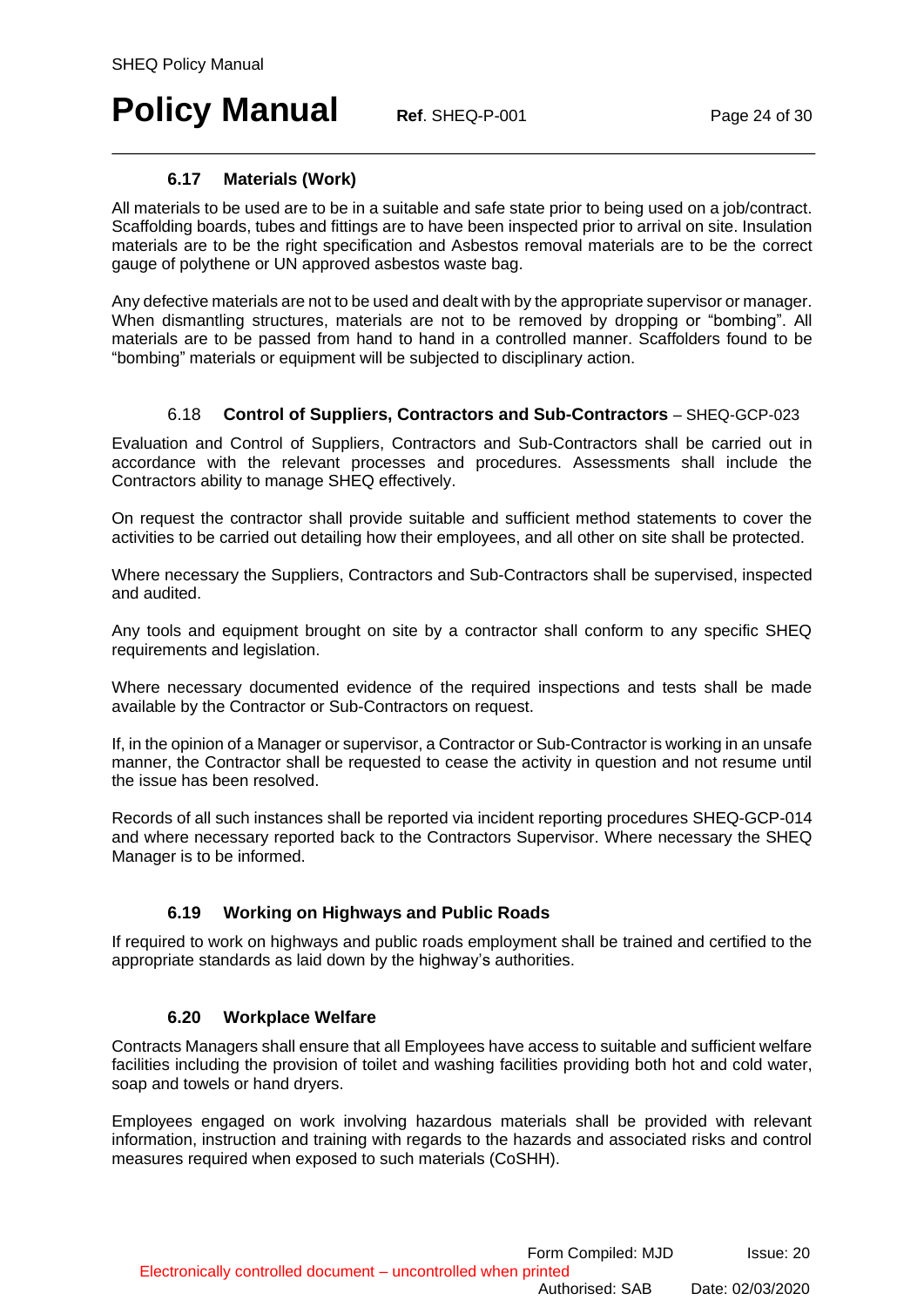# **Policy Manual Ref. SHEQ-P-001 Page 25 of 30**

### **6.21 Waste Management – SHEQ-GCP-015**

<span id="page-24-0"></span>Waste generated is to be considered following the Waste Hierarchy shown below.



Waste is to be managed following the Waste Management Regulations 2006. Waste streams are to be identified and wherever possible reuse, recycling is the preferred option over disposal.

### **6.22 Energy Management – SHEQ-GCP-016**

<span id="page-24-1"></span>The company is committed as part of its ISO Management System to continual improvement. As part of the commitment, responsible energy management practices throughout the company and energy efficiencies are to be adopted where it is cost effective to do so.

### **6.23 International Travel**

<span id="page-24-2"></span>Where instances require employees to travel aboard on company business an assessment of the safety issues shall be carried out.

Where there is known conflict or other serious issues ongoing in the country involved, then travel to that country should be avoided wherever possible.

Time should be allowed for the employees involved to complete any course of inoculations that may be necessary.

Briefings and information shall be made available to employees involved regarding all issues related to their safety.

Wherever necessary safety kits shall be made available, which contain items such as water purification tablets, anti-malaria tablets and protection against Hepatitis and HIV/AIDS infections.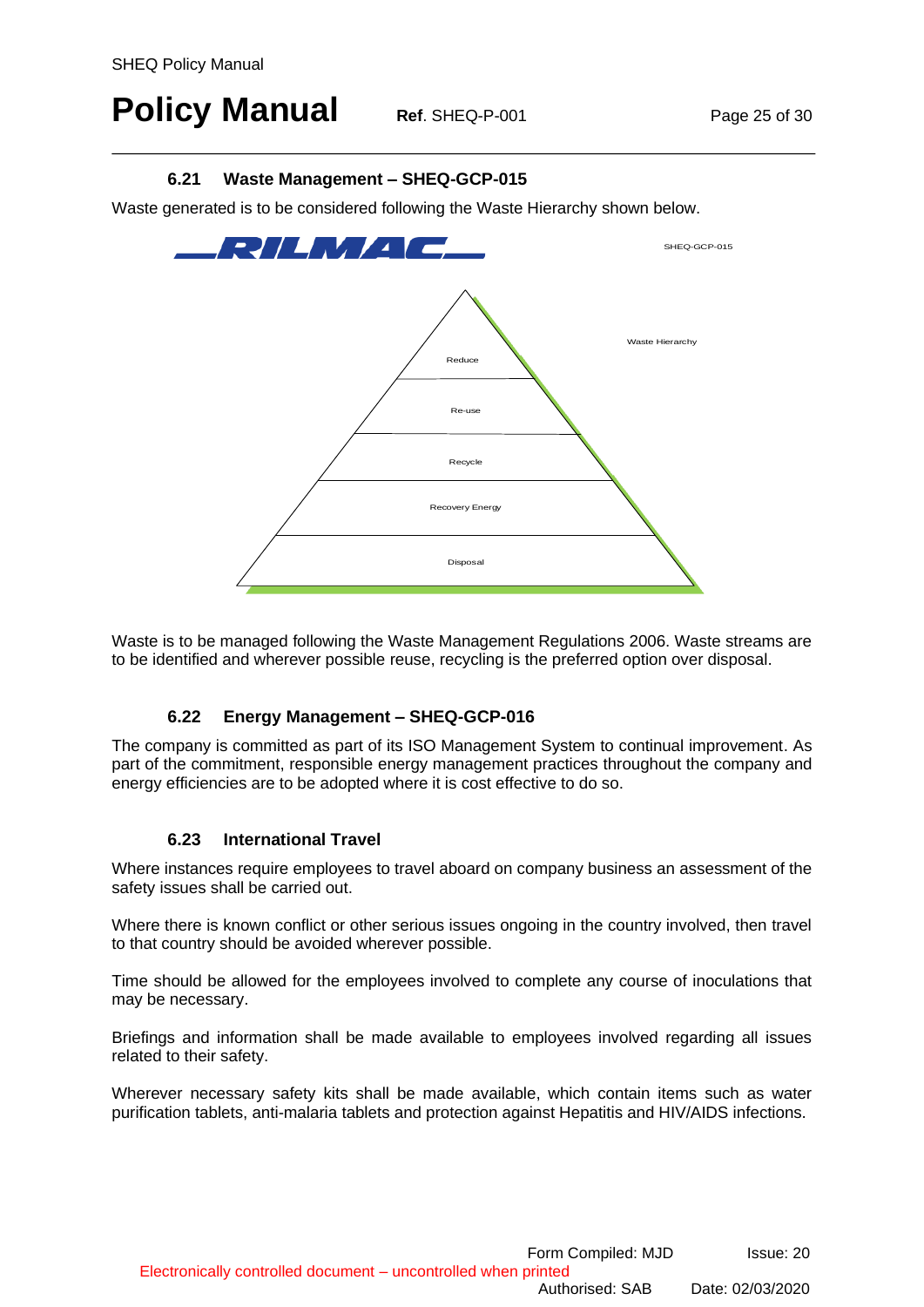# **Policy Manual Ref. SHEQ-P-001 Page 26 of 30**

### **6.24 Construction Design Management (CDM)**

<span id="page-25-0"></span>If required, the Company will fully comply with the requirements of the Construction Design and Management Regulations 2015.

The main purpose of the CDM is to raise the construction safety standards by improving coordination between the various parties involved within a project. They introduce a framework for controlling the management of all stages of a construction project from conception, design, commissioning of work, planning and execution.

Projects that require notification to the Health and Safety Executive (HSE) are scheduled for more than 30 days and involves more than 20 workers at any one time; or will involve 500 individual worker days.

A Construction Phase Plan will be produced before work commences and submitted for approval. A project folder will be compiled throughout the project and handed to the client/customer on completion of the works.

### <span id="page-25-1"></span>**7.0 Monitoring, Audit and Review (Continuous Improvement)**

#### **7.1 Inspections**

<span id="page-25-2"></span>A program of regular workplace inspections shall be put into place and involve all members of the staff. Inspections shall consist of a workplace inspection of a specific area of the Company to check on SHEQ aspects such as clear walkways, waste disposal equipment inspections and test.

Site SHEQ Inspections are carried out as part of the SHEQ Managers function.

### **7.2 Audits (See Operational Processes)**

<span id="page-25-3"></span>Audits of the SHEQ Management System shall be carried out as part of the Auditing Process SHEQ-GCP-005. The audit will assess the content of the SHEQ Policy Manual. This is to verify its contents and philosophy are current and valid.

#### **7.3 Reviews**

<span id="page-25-4"></span>Reviews of the SHEQ Management System shall be carried out in accordance with the Management Review Process SHEQ-GCP-002. Additional reviews will be conducted following:

- a) Changes Made to the SHEQ Management System
- b) Changes to the Roles and Responsibilities
- c) Organisational Changes
- d) Requirements of New or revised Legislation
- e) As a result of a Major Accident or Incident

At intervals not exceeding 12 months the SHEQ Policy Statement shall be reviewed to confirm the contents are still valid. Any amendments shall be made and approved this are to be highlighted in blue for one issue and then black text for the following issues. The revision of the document shall be increased and signed by the Group Managing Director. A record of changes shall be maintained by the SHEQ Manager.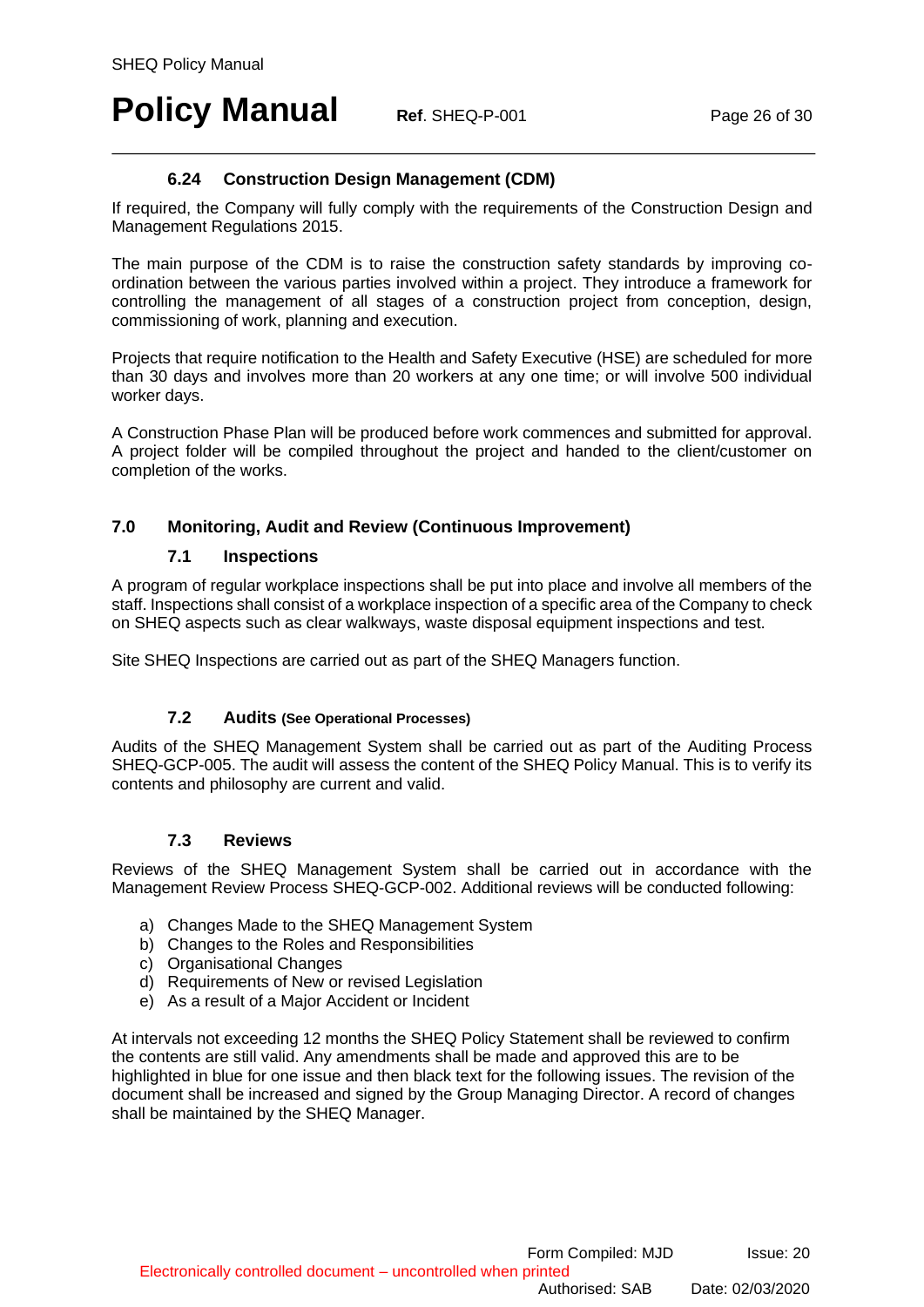# **Policy Manual Ref. SHEQ-P-001 Page 27 of 30**

Appendix 1 Rilmac Holdings

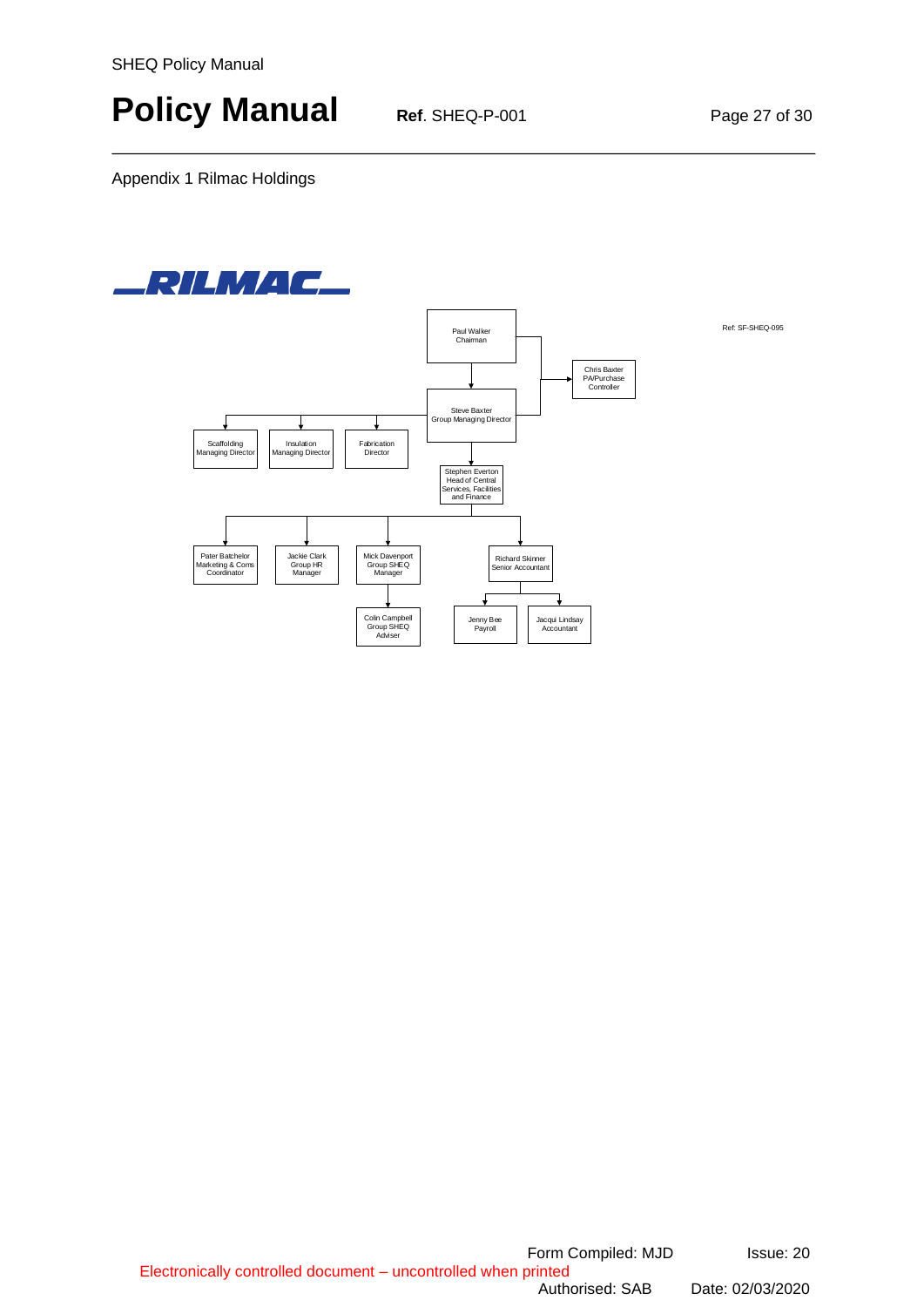# **Policy Manual Ref. SHEQ-P-001 Page 28 of 30**

#### Appendix 2 Rilmac Insulation - Asbestos



Appendix 3 Rilmac Insulation

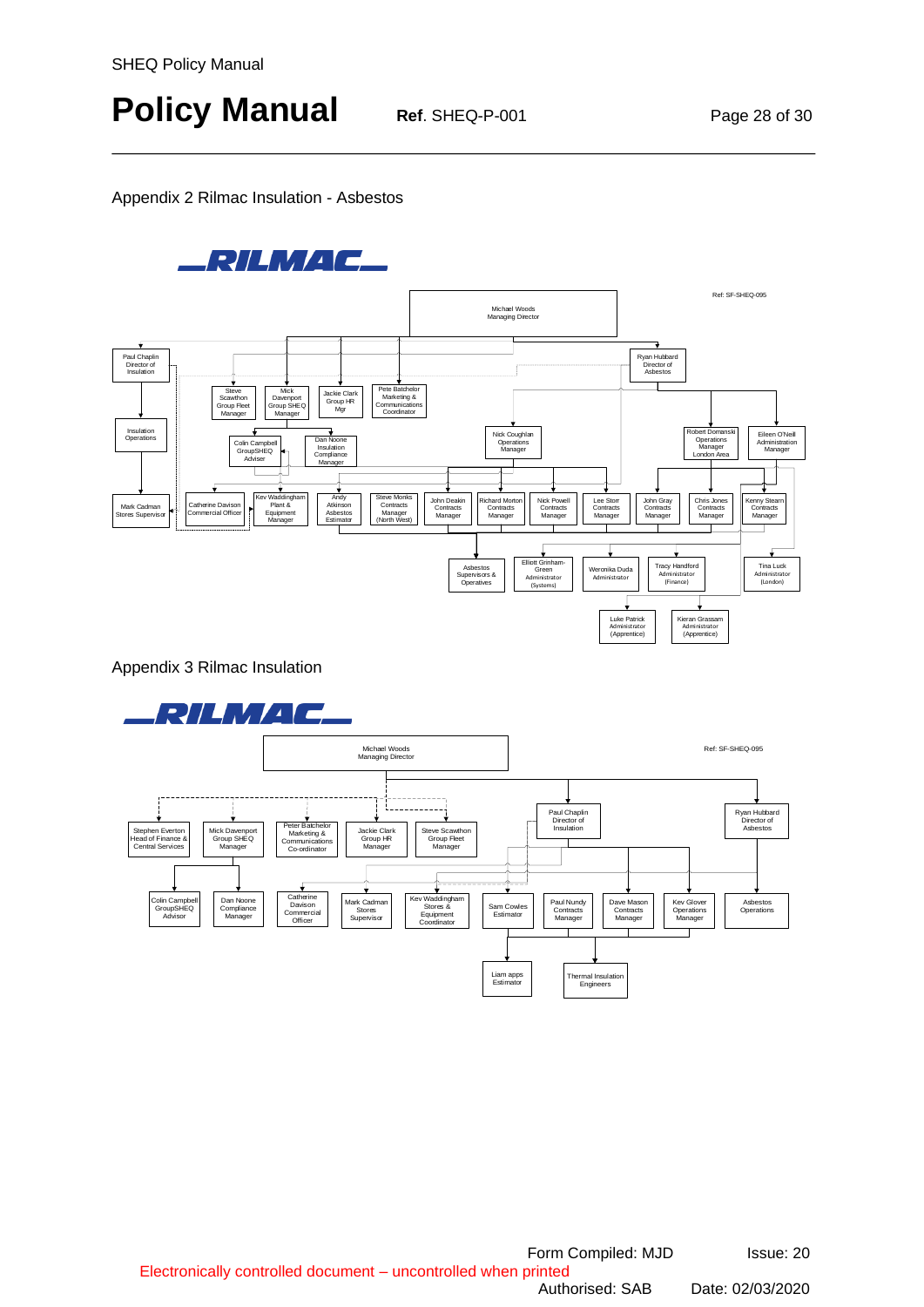# **Policy Manual Ref. SHEQ-P-001 Page 29 of 30**

Appendix 4 Rilmac Scaffolding